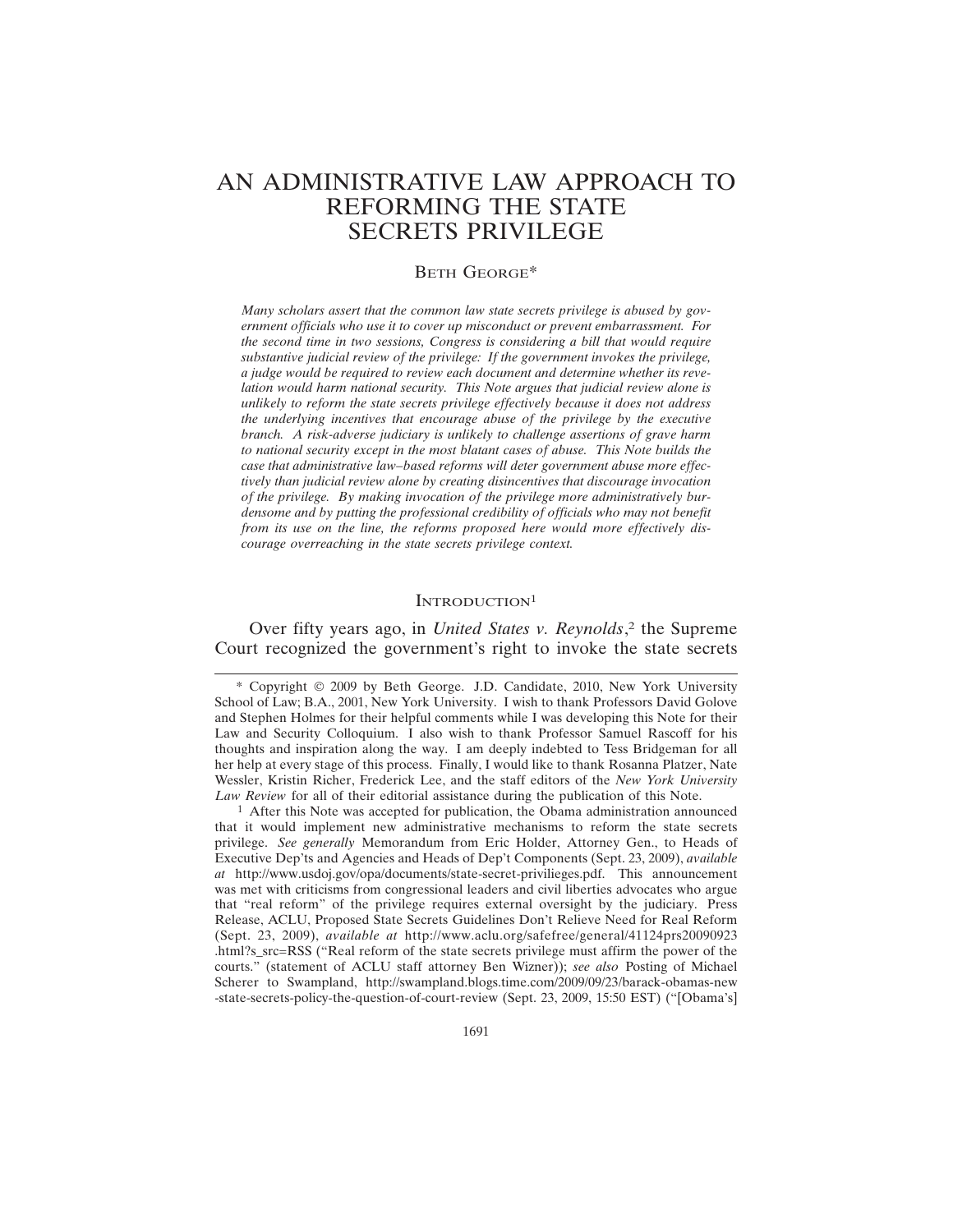privilege: a common law evidentiary procedure that permits the government to withhold evidence from discovery in civil cases if its revelation would threaten the nation's security. Decades later, the plaintiffs in that landmark case discovered that the document the government sought to protect contained no actual state secrets:3 The government likely withheld it only to prevent embarrassment. Off to a rocky start, the state secrets privilege has become only more problematic with age.

Although the exact numbers are difficult to ascertain, the government's use of the state secrets privilege has increased dramatically in the last twenty years.4 More problematic is the fact that the federal government has increasingly used the privilege not only as a discovery rule but also as a motion to dismiss lawsuits entirely, even when a plaintiff may have had access to enough evidence to prove her case without the protected information.<sup>5</sup> Some argue that judges have abdicated their role of scrutinizing government assertions of state secrets, rendering the privilege ripe for abuse as an unchecked trump card for the executive branch to end unfavorable lawsuits.6

Many scholars have criticized the expansive scope of the state secrets privilege.<sup>7</sup> As a result of these allegations of abuse, Congress

- 3 *See infra* notes 28–29 and accompanying text.
- 4 *See infra* note 33 and accompanying text.
- 5 *See infra* Part I.B.1.
- 6 For examples of such lawsuits, see *infra* notes 34–37 and accompanying text.

7 *See, e.g.*, Carrie Newton Lyons, *The State Secrets Privilege: Expanding Its Scope Through Government Misuse*, 11 LEWIS & CLARK L. REV. 99, 105–10 (2007) (arguing that privilege has been expanded beyond its original intent). *See generally*, D.A. Jeremy Telman, *Our Very Privileged Executive: Why the Judiciary Can (and Should) Fix the State Secrets Privilege*, 80 TEMP. L. REV. 499 (2007) (arguing for creative judicial fixes to state secrets privilege including conducting entire trials *in camera* and limiting privilege to evidentiary standard); William G. Weaver & Robert M. Pallitto, *State Secrets and Executive Power*, 120 Pol. Sci. Q. 85 (2005) (arguing that state secrets privilege is abused).

new policy is disappointing because it still amounts to an approach of 'just trust us.' Independent court review of the government's use of the state secrets privilege is essential." (statement of Sen. Russ Feingold)).

This Note builds the case that administrative law–based reforms, like those the Obama administration recently proposed and those proposed in Part III, *infra*, will be a more effective means of reforming the state secrets privilege than the judicial review sought by the Administration's critics. The argument presented in this Note does not, however, compel the conclusion that the administration's proposal is sufficiently comprehensive to deter all abuse of the state secrets privilege. Nor does it conclude that legislation mandating the administrative law mechanisms now in place (and expanding upon them) is unnecessary to prevent the next administration from rescinding them. This Note does, however, argue that advocates who seek to reform the privilege should build upon the recently implemented internal administrative law mechanisms as a way to balance incentives rather than rely solely on the judiciary to police the privilege.

<sup>2</sup> 345 U.S. 1 (1953).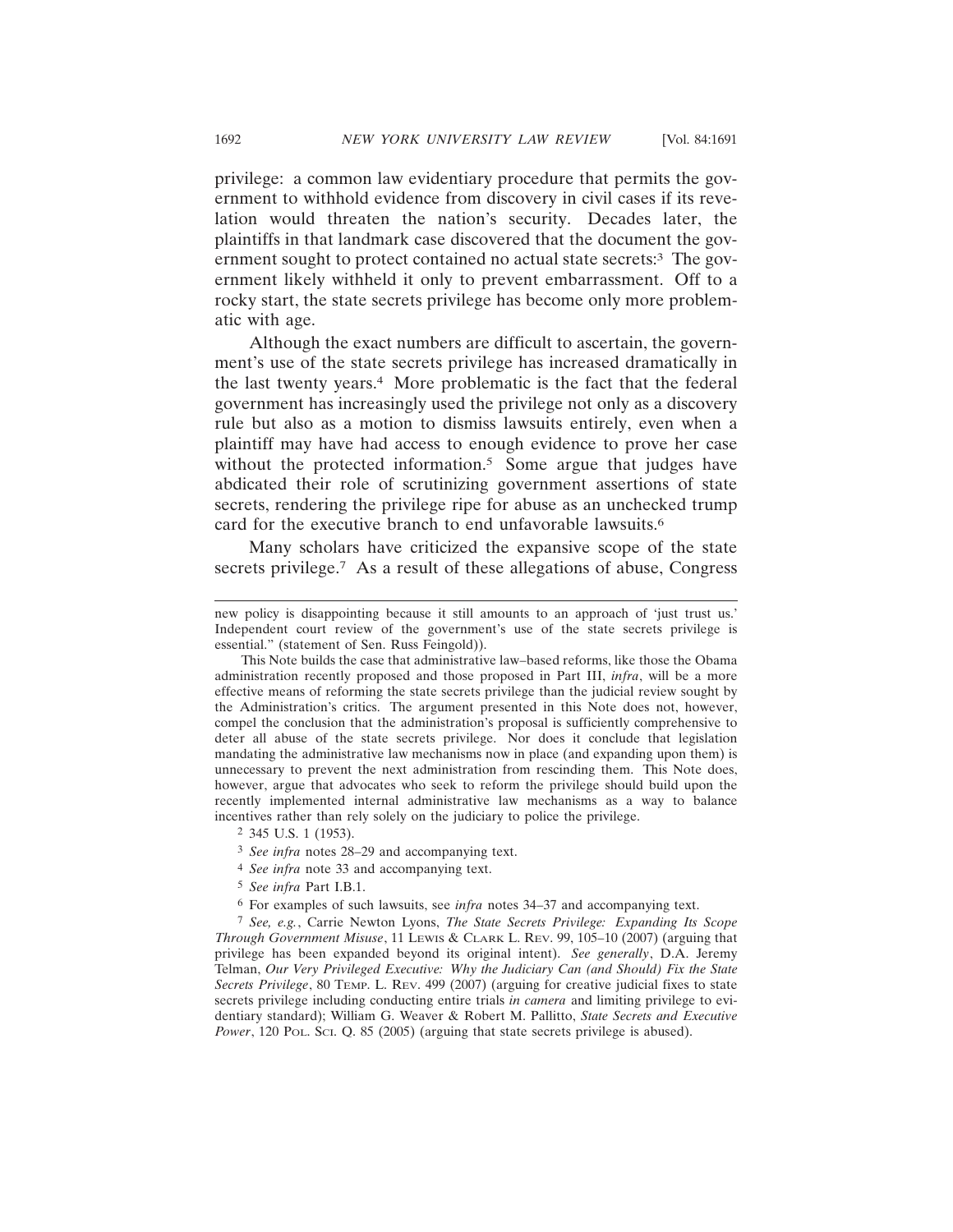is considering a bill called the State Secrets Protection Act (SSPA).8 The bill, which the academic community largely supports,<sup>9</sup> calls for substantive judicial review of all documents for which the government claims the privilege.

This Note looks critically at the flawed aspects of the state secrets privilege and argues that proposals for substantive judicial review will not adequately address the core problem of the privilege—the existence of lopsided incentives that encourage government abuse. Congress's proposed reform of the state secrets privilege is therefore unlikely to achieve its goals for two primary reasons: First, the reform assumes that abuse of the privilege is obvious enough that judges will be able to segregate easily information that does not need to be protected from information that is a genuine state secret. Second, the proposed reform assumes that if full judicial review is mandatory, it will deter abusive invocation of the privilege.

This Note argues that reform relying heavily on increased judicial review will be ineffective because abuse of the privilege is not always blatant or easily identifiable. In a large subset of cases, a risk-averse judiciary cannot reasonably be expected to distinguish genuine state secrets that would harm national security if released from information that the executive branch seeks to withhold for improper reasons. Because the judiciary may be ineffective at identifying improper invocation of the privilege, executive branch abuse of the privilege will continue in all but the most obvious cases. Other incentives are needed to discourage the executive branch from improperly invoking the privilege when significant harm to national security is not at stake. Administrative law mechanisms used in other areas of national security law but wholly lacking in the state secrets context will more appropriately deter abuse by addressing the incentives problems that judicial review alone cannot.

In Part I, this Note examines the history of the state secrets privilege and its current problems. Part II then explores the congressional proposal for reform and its shortcomings. It also looks briefly at an additional proposal for reform that would introduce monetary penalties for use of the privilege and argues that this incentive also would be unlikely to correct the lopsided incentives for invoking the privilege.

<sup>8</sup> State Secrets Protection Act, S. 417, 111th Cong. (2009); State Secret Protection Act of 2009, H.R. 984, 111th Cong. (2009); *see infra* note 84 (discussing SSPA bills in Senate and House of Representatives). Congress also considered this bill in a prior session. State Secrets Protection Act, S. 2533, 110th Cong. (2008); State Secret Protection Act of 2008, H.R. 5607, 110th Cong. (2008).

<sup>9</sup> *See infra* note 83 and accompanying text.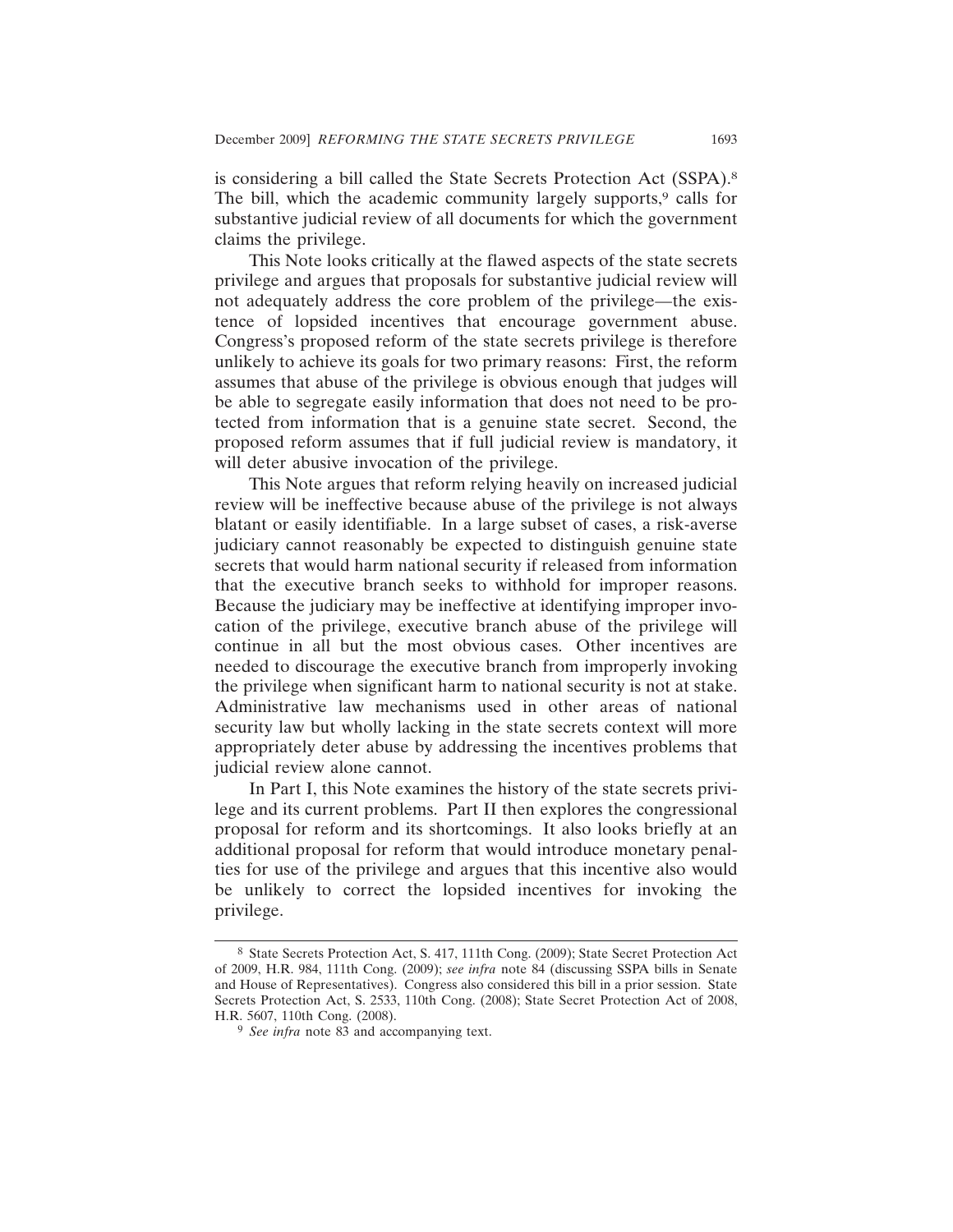Part III proposes mechanisms, drawn in part from other areas of national security law, that would cabin the privilege more effectively by creating internal incentives for the executive branch to self-police and to reduce abuse of the privilege. Properly conceived and implemented, the purpose of self-policing is not, as some critics fear, to avoid external scrutiny.10 Instead, self-policing uses the tools of administrative law to create oversight mechanisms that make it more difficult and less desirable to invoke the privilege while capitalizing on the executive branch's relative expertise in national security. Part III also explores the potential of notice-and-comment procedures from administrative law to help garner public buy-in for the proper use of the privilege while still protecting genuine state secrets. Part III concludes by exploring additional procedures the judicial branch should consider when handling cases that implicate the state secrets privilege.

I

#### THE PROBLEM OF THE STATE SECRETS PRIVILEGE

# *A. The Troubled Birth of the Privilege*

Scholars dispute the historical origin of the state secrets privilege.11 The privilege crystallized, however, when the Supreme Court first acknowledged it in *United States v. Reynolds*, 12 a 1953 case dealing with the domestic crash of a military plane. This landmark case marks the first and last time the Court has dealt directly with the privilege, and the case fittingly foreshadows many of the problems that have surrounded the privilege ever since.

After a military plane carrying "secret electronic equipment"13 crashed, the widows of three civil observers who died in the crash filed suit in federal court, asserting that the government's negligence caused their husbands' deaths.14 During discovery, the plaintiffs requested copies of any accident reports that the Air Force produced

<sup>10</sup> *See supra* note 1 (describing ACLU and Sen. Russ Feingold's opposition to Obama administration's proposal).

<sup>11</sup> For discussions of the historical foundations of the state secrets privilege, see Robert M. Chesney, *State Secrets and the Limits of National Security Litigation*, 75 GEO. WASH. L. REV. 1249, 1270–80 (2007), which traces the roots of the doctrine from *Marbury v. Madison*, and Weaver & Pallitto, *supra* note 7, at 97–100, which argues that the state secrets doctrine "derives from crown privilege as it developed in the law of England and Scotland."

<sup>12</sup> 345 U.S. 1 (1953).

<sup>13</sup> *Id.* at 3.

<sup>&</sup>lt;sup>14</sup> For an extensive background to the case, see generally Louis Fisher, In The NAME OF NATIONAL SECURITY: UNCHECKED PRESIDENTIAL POWER AND THE REYNOLDS CASE  $(2006)$ .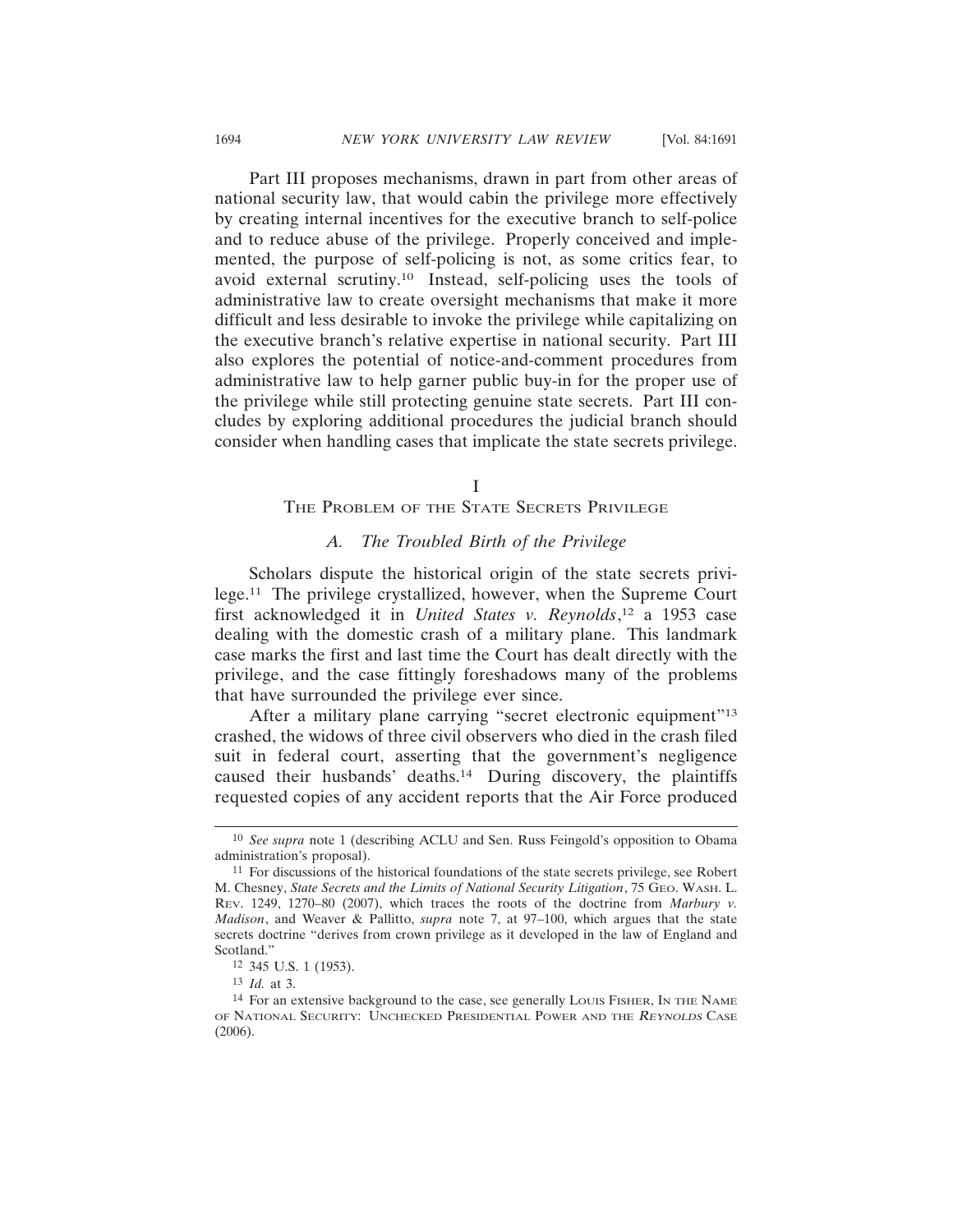regarding the crash.15 The government refused to provide its report, asserting several different arguments for its refusal.16

The Supreme Court found that "the Secretary of the Air Force . . . attempted . . . to invoke the privilege against revealing military secrets, a privilege which is well established in the law of evidence."<sup>17</sup> Finding that "[j]udicial experience with the privilege . . . has been limited,"18 the Court clarified exactly how it could be invoked: "There must be a formal claim of privilege, lodged by the head of the department which has control over the matter, after actual personal consideration by that officer."19

The Court went on to give rather unhelpful advice to judges who would be adjudicating such claims, ruling that "[a] court itself must determine whether the circumstances are appropriate for the claim of privilege, and yet do so without forcing a disclosure of the very thing the privilege is designed to protect."20 The Court in fact admitted that "[t]he latter requirement  $\ldots$  presents real difficulty"<sup>21</sup> and then attempted to create a "formula of compromise" between absolute deference to the government and full judicial review, noting that a "court may [not] automatically require a complete disclosure" of the contested evidence.22 Instead, "[i]t may be possible to satisfy the court, from all the circumstances of the case," that the privilege should apply, without ever "insisting upon an examination of the evidence, even by the judge alone, in chambers."23

The Court also found that use of the privilege should turn on the necessity of the documents to the case. When necessity is strong, the privilege "should not be lightly accepted," but when "necessity is dubious" or there is an available alternative, the privilege will trump.24

The Court concluded in *Reynolds* that the government's claim of privilege was appropriate without judicial review of the actual con-

<sup>15</sup> *Id.* at 31.

<sup>16</sup> The government originally asserted that the report was outside the scope of discovery. *Id.* It also argued to withhold documents under 5 U.S.C. § 22, the Housekeeping Statute, and made several claims that the reports were "hearsay." *Id.* At the appellate level, the government asserted constitutional claims and claims of privilege, but, as the Court noted, the "state secret privilege was not singled out." *Id.* at 60.

<sup>17</sup> *Reynolds*, 345 U.S. at 6–7.

<sup>18</sup> *Id.* at 7.

<sup>19</sup> *Id.* at 7–8 (footnotes omitted).

<sup>20</sup> *Id.* at 8 (footnotes omitted).

<sup>21</sup> *Id.*

<sup>22</sup> *Id.* at 9–10.

<sup>23</sup> *Id.* at 10.

<sup>24</sup> *Id.* at 11.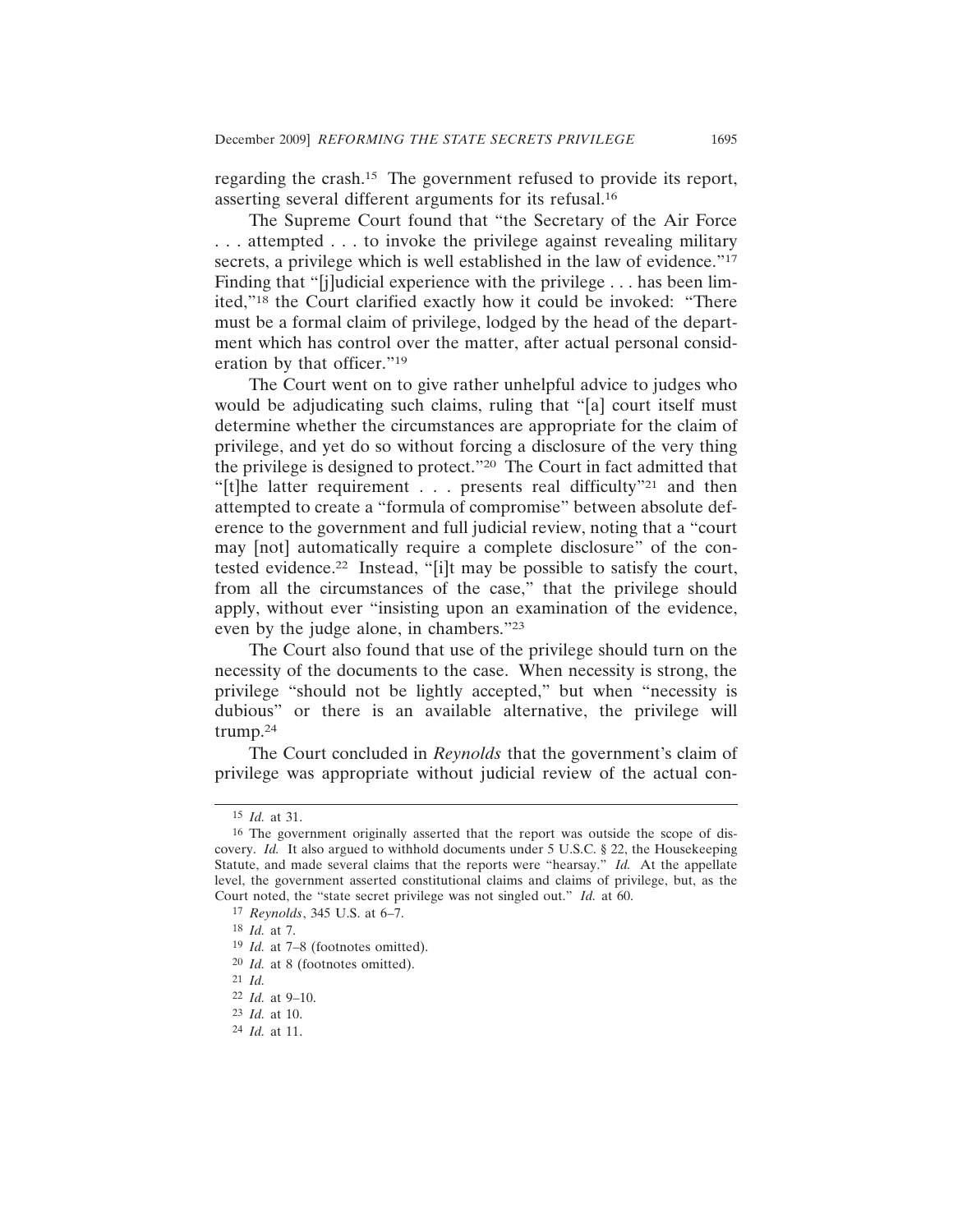tested document.25 Noting that "this is a time of vigorous preparation for national defense" and recognizing the importance of technology for "the effective use of air power," the Court found that "there was a reasonable danger that the accident investigation report would contain references to the secret electronic equipment which was the primary concern of the mission."<sup>26</sup> The Court also found that the government's offer to provide the witnesses it interviewed in its report (i.e., the survivors of the crash) sufficed as an adequate alternative to production of the requested documents.27

Decades after the Court decided the case, the daughter of one of the crash victims discovered the accident report in question on the internet.28 The information that the Air Force had fought to withhold from disclosure was not a military secret at all; indeed, the document contained no reference to secret equipment whatsoever. Rather, the report detailed a "number of mistakes [that had been] made with the plane and by the crew."29

Despite this new information, a federal district court refused to reconsider the earlier ruling.30 The Third Circuit affirmed, and the Supreme Court denied certiorari.<sup>31</sup> The revelation confirmed what many had feared: The state secrets privilege was ripe for abuse and left little recourse for those it adversely affected.

# *B. Criticisms of the State Secrets Privilege*

Although it is difficult to determine exactly how often the government has invoked the state secrets privilege,<sup>32</sup> there is a general consensus that the use of the privilege has "grown significantly" since the Carter administration.33 In addition to the increasing frequency of

30 *Herring*, 2004 WL 2040272, at \*11 (granting motion to dismiss).

31 Herring v. United States, 424 F.3d 384 (3d Cir. 2005), *cert. denied*, 547 U.S. 1123 (2006).

32 *See* Lyons, *supra* note 7, at 110 (describing inability of electronic searches to retrieve all cases invoking privilege and discussing possibility of government use of privilege without formal invocation); *see also* Chesney, *supra* note 11, at 1301–02 (same).

33 Weaver & Pallitto, *supra* note 7, at 101 ("In the twenty-three years between the decision in *Reynolds* and the election of Jimmy Carter . . . there were four reported cases in which the government invoked the privilege. Between 1977 and 2001, there were a total

<sup>25</sup> *Id.* at 9–10.

<sup>26</sup> *Id.* at 10.

<sup>27</sup> *Id.* at 11.

<sup>28</sup> FISHER, *supra* note 14, at 167.

<sup>29</sup> *Id.* at 168; *see also* Herring v. United States, No. 03-CV-5500-LLD, 2004 WL 2040272, at \*8 (E.D. Pa. Sept. 10, 2004) ("The accident investigation report concludes that engine failure caused the crash . . . ; the report also indicates that had the plane complied with the technical orders . . . the accident might have been avoided. It does not . . . refer to any newly developed electronic devices or secret electronic equipment." (internal citation omitted)).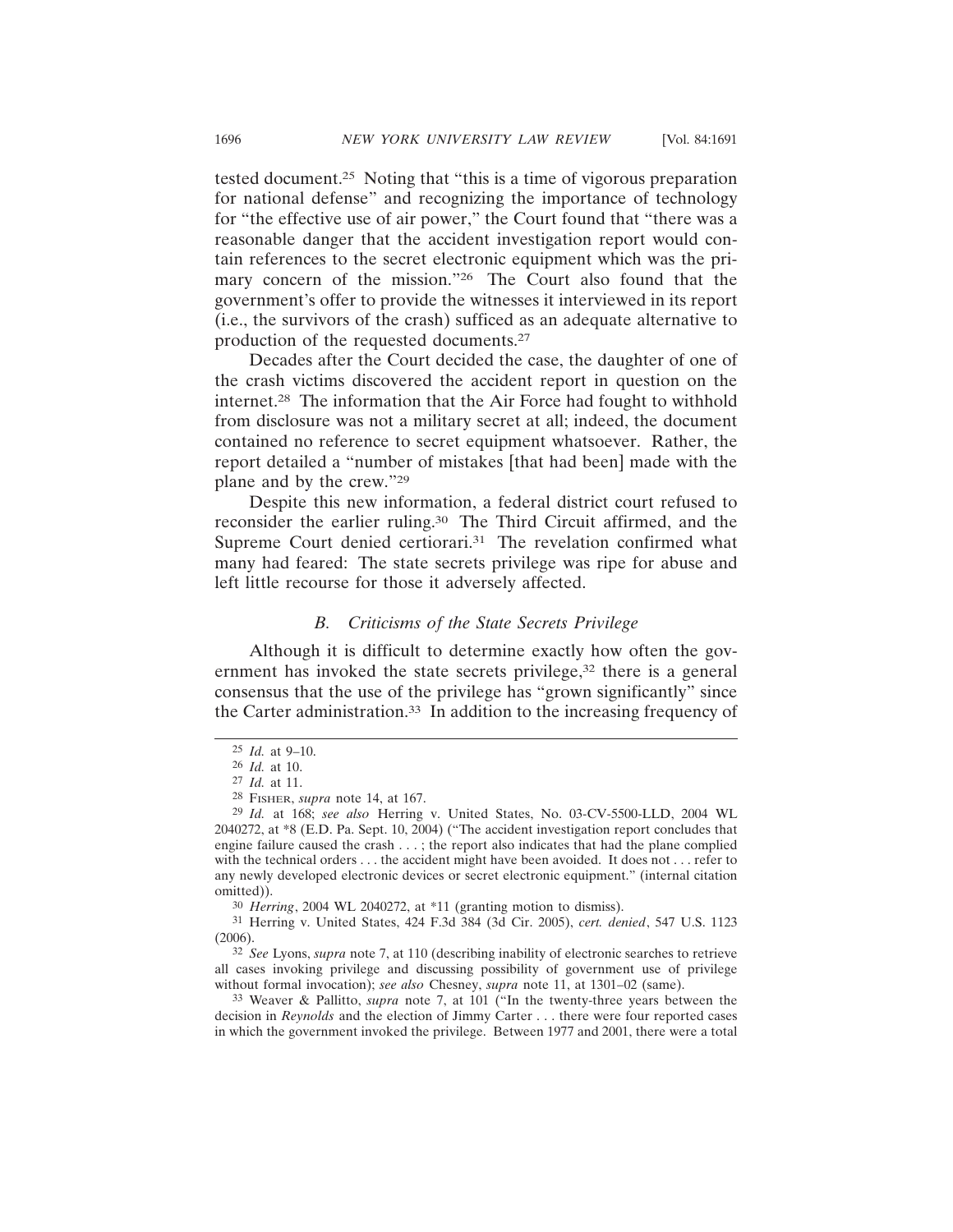the privilege's invocation, the types of cases in which the government employs the privilege have broadened beyond the Supreme Court's original intent. Although *Reynolds* involved a mere negligence claim, the government has since used the privilege to quash cases that involve claims of racial discrimination,<sup>34</sup> retaliation against whistleblowers, $35$  misconduct by the CIA, $36$  and government-sanctioned torture.37

While it is possible to rationalize the growth in number<sup>38</sup> and types39 of cases for which the government invokes the privilege, three larger concerns arise with regard to the privilege as it exists today. First, the privilege has evolved from a rule of evidence into a motion to dismiss, thereby serving as an absolute bar to litigation rather than as a surmountable obstacle. Second, the judiciary has proven to be an inadequate check on the government's use of the privilege, giving too much deference to the executive branch's invocation of the privilege and doing little to prevent abuse. Third, the executive branch's recent use of "mosaic theory"40 has expanded the privilege to cover even seemingly innocuous evidence.

#### *1. The Shift from a Rule of Evidence to a Motion To Dismiss*

In *Reynolds*, the Supreme Court recognized state secrets as "a privilege which is well established in the *law of evidence*."41 As envisioned in *Reynolds*, the government would use the state secrets privi-

36 Black v. United States, 62 F.3d 1115, 1118–19 (8th Cir. 1995) (dismissing claim of harassment and psychological attacks by CIA and other agencies because facts central to allegation were privileged).

37 El-Masri v. Tenet, 437 F. Supp. 2d 530 (E.D. Va. 2006); *see infra* text accompanying notes 45–49.

38 *See* Chesney, *supra* note 11, at 1301–02 (attributing increase in assertion of privilege to amount of litigation implicating classified information).

39 One could argue that the types of cases for which the privilege could be invoked were more limited in the 1950s because several sources of authority for suits against the federal government—including civil rights statutes, whistleblower statutes, and the *Bivens* doctrine—did not exist at that time.

40 Mosaic theory is described in Part I.B.3, *infra*.

41 United States v. Reynolds, 345 U.S. 1, 6–7 (1953) (emphasis added).

of fifty-one reported cases in which courts ruled on invocation of the privilege."); *see also* Chesney, *supra* note 11, at 1302 n.290 (breaking down reported cases and showing increase since 1970). *But see id.* at 1301–02 (arguing that use of privilege cannot be accurately quantified given multiple factors).

<sup>34</sup> Sterling v. Tenet, 416 F.3d 338 (4th Cir. 2005) (dismissing discrimination claim by CIA agent against CIA because claim required disclosure of classified information regarding location, names, and duties of CIA employees).

<sup>35</sup> Brief for Appellees at 3, Darby v. U.S. Dep't of Def., 74 F. App'x 813 (9th Cir. 2003) (No. 02-16125) (claiming retaliation for reporting safety problems related to Area 51); Edmonds v. U.S. Dep't of Justice, 323 F. Supp. 2d 65, 67 (D.D.C. 2004) (dismissing claim of retaliation for whistleblowing about security breaches at FBI).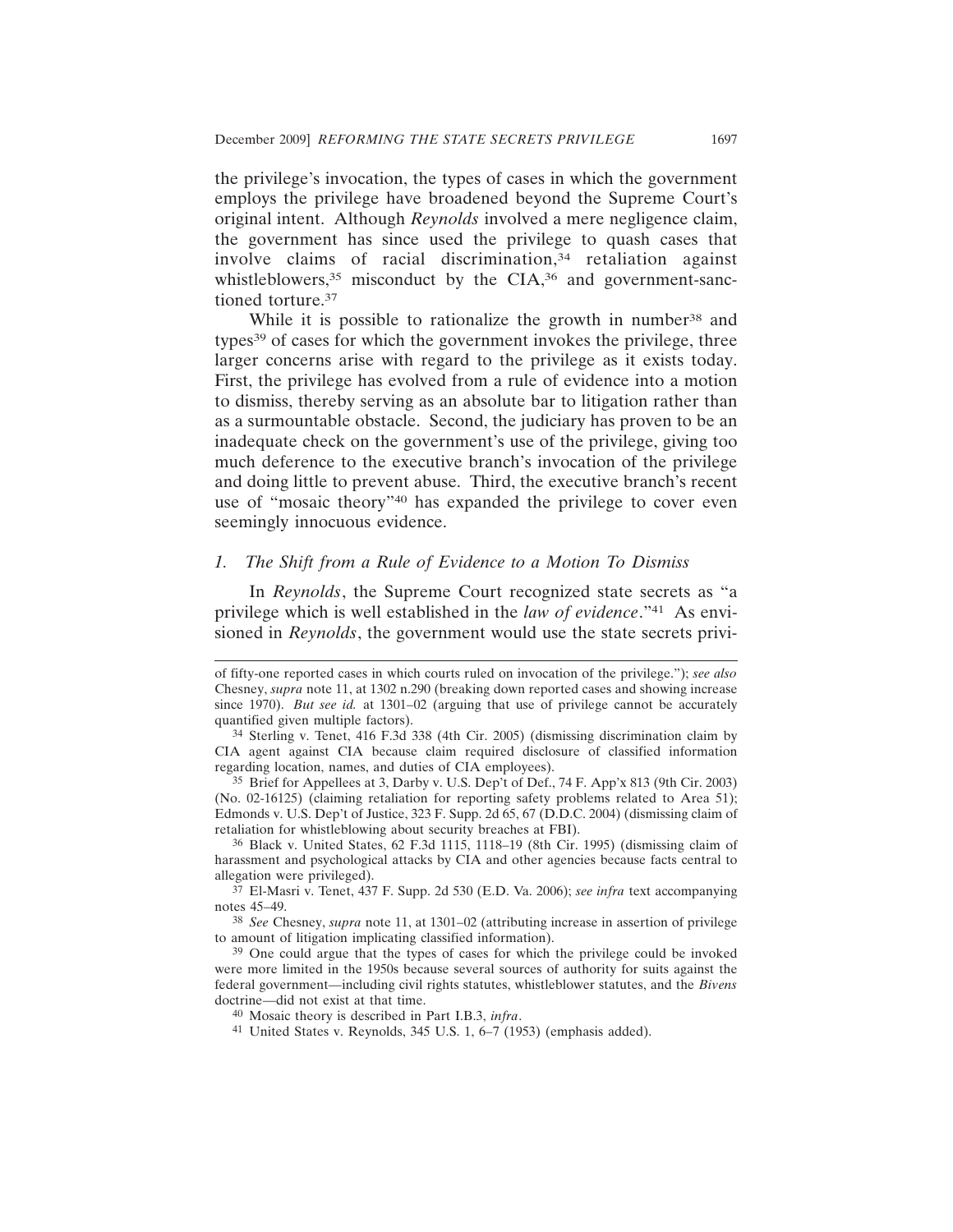lege in the following manner: During discovery, a government official would invoke the state secrets privilege in response to an interrogatory. After determining that the government had invoked the privilege properly, a court would weigh (1) the necessity of the documents to the litigation, (2) the availability of alternatives, and (3) the circumstances of the case that indicated the nature of the secrets involved in order to determine whether granting the privilege was appropriate.42 At the end of discovery, if the plaintiff could not make her case because she lacked access to evidence withheld under the state secrets

Instead, in practice, the executive branch "has invoked the privilege even before answering the complaint, and before receiving any requests for discovery,"43 effectively using the privilege as a basis for a motion to dismiss under Federal Rule of Civil Procedure 12(b)(6).44 As a result, the government can bar cases that may implicate state secrets even if the plaintiff can acquire enough nonprivileged evidence to prove her case without the privileged documents.

privilege, the government would be able to move for summary judg-

ment and have the suit dismissed as a matter of law.

A recent example of this use of the state secrets privilege is *El-Masri v. Tenet*. 45 Khaled El-Masri, a German citizen of Lebanese descent, claimed that Macedonian authorities abducted him, rendered him to Afghanistan, and tortured him as part of the CIA's extraordinary rendition program.46 El-Masri's attorneys asserted that much of the information at stake in the case was already publicly available, including a report on the matter by the Council of Europe, statements by the Secretary of State acknowledging the rendition program, and numerous news reports about El-Masri's rendition in particular.<sup>47</sup> Additionally, El-Masri may have been able to establish many of the central facts of the case with evidence he possessed, including evidence of his location based on hair follicle analysis and evidence of his hunger strike.<sup>48</sup>

<sup>42</sup> *Id.* at 8, 11.

<sup>43</sup> Lyons, *supra* note 7, at 118.

<sup>44</sup> The government does this by simply filing a motion to dismiss claiming that the state secrets privilege applies and that therefore the case cannot be adjudicated. Professor Chesney disagrees with Lyons that this is a recent expansion of the privilege and points out that the state secrets privilege had been used successfully as the basis for motions to dismiss prior to its recent use by the Bush administration in cases following 9/11. Chesney, *supra* note 11, at 1307 & n.320.

<sup>45</sup> 437 F. Supp. 2d 530 (E.D. Va. 2006), *aff'd*, 479 F.3d 296 (4th Cir. 2007).

<sup>46</sup> *Id.* at 532–34.

<sup>47</sup> Opening Brief for Plaintiff-Appellant at 29–37, El-Masri v. Tenet, 479 F.3d 296 (4th Cir. 2007) (No. 06-1667).

<sup>48</sup> *See* Eur. Parl. Ass., *Alleged Secret Detentions and Unlawful Inter-state Transfers Involving Council of Europe Member States*, Doc. No. 10957, at 26–27 (2006), *available at*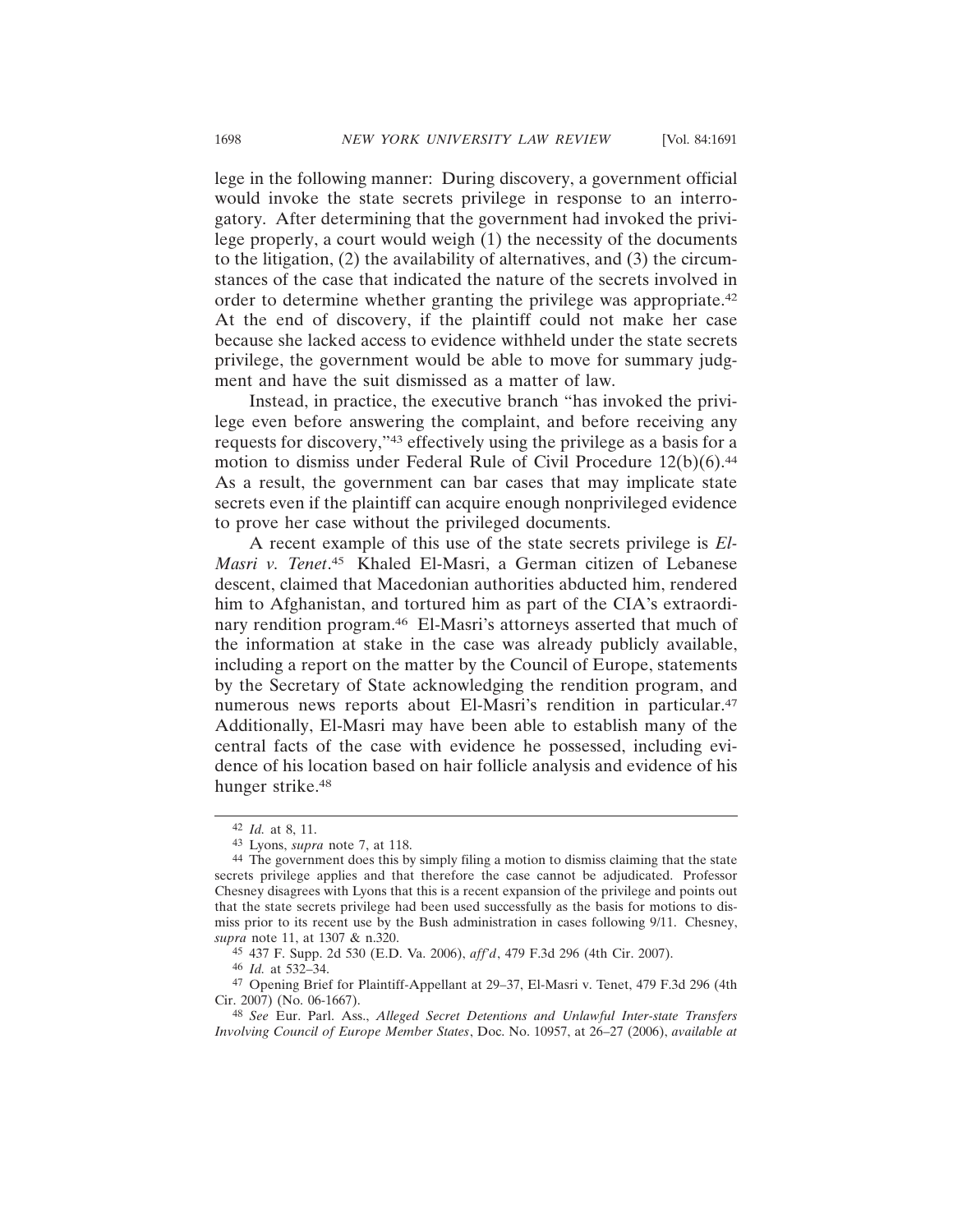Both the district court and the Fourth Circuit, however, found that the privilege applied at this early stage of litigation and dismissed the case with prejudice, foreclosing El-Masri's claims of serious violations of his constitutional rights.49 This type of motion is not uncommon.<sup>50</sup>

# *2. The Ineffectiveness of Judicial Oversight in the State Secrets Privilege*

Many also criticize the state secrets privilege for the extreme deference it receives from a judiciary unwilling to challenge the executive branch's decisions to invoke the privilege. *Reynolds*'s muddled instructions regarding the proper level of judicial review of the privilege do not provide clear guidance on how much judicial scrutiny is appropriate.51

Despite the *Reynolds* Court's declaration that "[j]udicial control over the evidence in a case cannot be abdicated to the caprice of executive officers,"52 *in camera* judicial review of the documents at issue happens in fewer than one-third of the cases where the government invokes the privilege.53

51 *See supra* notes 20–23 and accompanying text (summarizing *Reynolds*'s discussion of judicial review of privilege). Indeed, the Supreme Court in *Reynolds* seems to have misapplied its own procedure for determining whether the privilege applied to the case at hand. *See* Telman, *supra* note 7, at 503–04 (noting application of such procedure led to Court's incorrect determination that report contained secret information).

52 United States v. Reynolds, 345 U.S. 1, 9–10 (1953).

53 Weaver & Pallitto, *supra* note 7, at 101. Caution should be used, however, when quantifying the use of privilege. *See supra* note 33 and accompanying text (citing statistics on government invocation of privilege but noting difficulties in accurately quantifying its use).

http://assembly.coe.int/Documents/WorkingDocs/Doc06/EDOC10957.pdf (noting hair follicle testing and other evidence corroborating rendition testimony).

<sup>49</sup> *El-Masri*, 437 F. Supp. 2d at 541, *aff'd*, 479 F.3d 296.

<sup>50</sup> *Cf*. *In re* United States, 872 F.2d 472, 478–80 (D.C. Cir. 1989) (denying government's mandamus motion for appellate review of denial of motion to dismiss due to invocation of state secrets privilege). This use of the privilege by the government arguably conflates the state secrets privilege with the broader *Totten* privilege. *See* Totten v. United States, 92 U.S. 105 (1875); Lyons, *supra* note 7, at 120–23 (arguing that broadening of state secrets privilege inappropriately expands privilege into *Totten*). The Supreme Court recently acknowledged that the *Totten* privilege and the state secrets privilege are different, explaining that "the *Totten* bar [is not] an example of the state secrets privilege." Tenet v. Doe, 544 U.S. 1, 10 (2005). *Totten* is an "absolute protection" that prevents any plaintiff from forcing the CIA to acknowledge a covert espionage relationship, *id.* at 11; however, the Court noted, when the CIA has acknowledged that a relationship exists, *Totten* does not apply. *Id*. at 10 & n.5. Notwithstanding this clarification, cases like El-Masri's (which was adjudicated after the Supreme Court's clarification of the difference between the *Totten* and state secrets privileges) have been dismissed at the pleadings stage, effectively treating the state secrets privilege as a *Totten*-like absolute bar.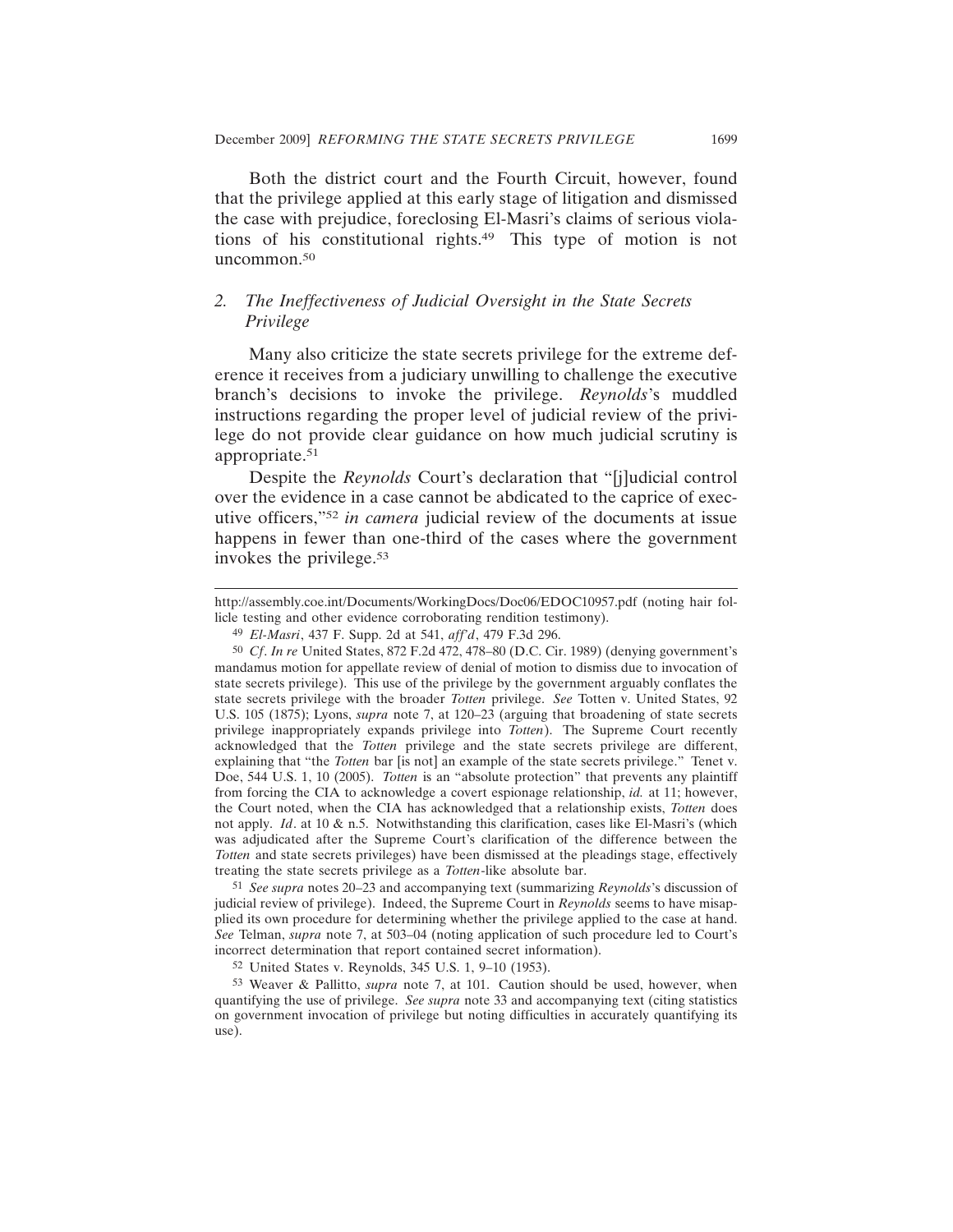One explanation is that judges are merely following *Reynolds*'s command that courts should consider "all the circumstances of the case" and that lower "court[s] should not jeopardize the security which the privilege is meant to protect by insisting upon an examination of the evidence."54 These instructions encourage deference without clarifying what circumstances warrant judicial intervention.

Another explanation is that this type of deference is not uncommon within the judiciary, which often defers to the executive branch on tough questions involving national security. Courts have found that it "is not within the[ir] role . . . to second-guess executive judgments" regarding national security.55 When courts abdicate review, which some argue is the proper approach, they create an area of executive pseudo-immunity, leaving individuals whose rights have been infringed unable to challenge the executive branch's actions.<sup>56</sup>

#### *3. The Expansive Reach of Mosaic Theory*

Mosaic theory, under which a court may deem exposure of even public information a threat to national security, also has expanded the reach of the state secrets privilege.<sup>57</sup> Mosaic theory allows even innocuous pieces of unclassified information to fall under the state secrets privilege under the idea that a hostile foreign intelligence officer tasked with piecing together a larger picture of the national security weaknesses of the United States would be able to use those small pieces to create a larger "mosaic" of information, giving her a fuller picture than she would otherwise have.<sup>58</sup>

Assertions of the state secrets privilege based on mosaic theory make evaluating whether any piece of evidence is truly a state secret difficult to adjudicate. While one piece of evidence may seem "otherwise trivial or innocuous[,] . . . it *might* prove dangerous if combined with other information by a knowledgeable actor (especially a hostile

<sup>54</sup> *Reynolds*, 345 U.S. at 10.

<sup>55</sup> Ctr. for Nat'l Sec. Studies v. U.S. Dep't of Justice, 331 F.3d 918, 932 (D.C. Cir. 2003); *see also* Stillman v. CIA, 319 F.3d 546, 548 (D.C. Cir. 2003) ("[I]t is often difficult for a court to review the classification of national security information.").

<sup>56</sup> *See* Halkin v. Helms, 598 F.2d 1, 14 (D.C. Cir. 1978) (Bazelon, J., dissenting from denial of rehearing en banc) (finding that utmost deference to executive branch on national security issues "conflicts with other decisions of this court as well as Congress's clear mandate for review of national security claims . . . and slights the role of the court in protecting . . . civil liberties").

<sup>57</sup> *See generally* David E. Pozen, Note, *The Mosaic Theory, National Security, and the Freedom of Information Act*, 115 YALE L.J. 628 (2005) (documenting development and post-9/11 transformation of mosaic theory and arguing for greater judicial scrutiny of mosaic theory claims).

<sup>58</sup> *Id.* at 630.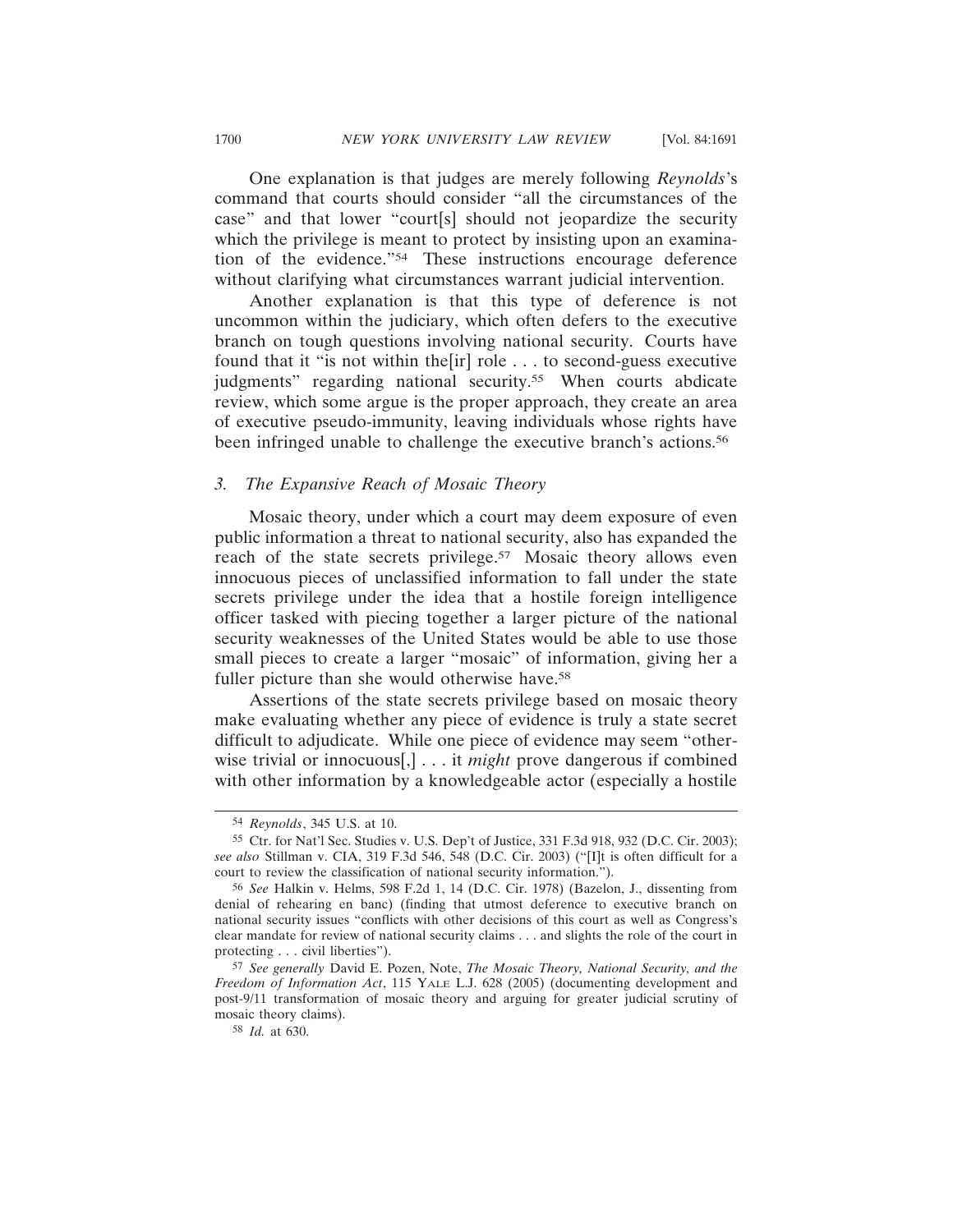intelligence agency)."59 A court cannot possibly understand the danger this one piece of information poses, the argument goes, because it does not have the expertise to understand the context in which it arises and the threat that would arise if someone else had pieced together the context and only needed this one last piece of information. Faced with this type of claim, courts generally rule in favor of the government.<sup>60</sup>

# *C. The State Secrets Problem Will Continue To Fester if Unaddressed*

Abuse of the state secrets privilege is likely to continue—and worsen—for two primary reasons: First, there are no disincentives to discourage the executive branch from invoking the privilege; and second, the increased use of classification and pseudo-classification will inevitably lead to an increased number of cases in which litigation implicates government "secrets."

### *1. The Absence of Oversight To Prevent Abuse*

When the Supreme Court solidified the state secrets privilege in *Reynolds*, it placed only one obligation on the executive branch: that "the head of the department" invoke the privilege after giving "actual personal consideration" to whether the privilege is necessary.61

Congress and the executive branch, however, have developed far more extensive procedures in the last fifty years for protecting individuals' rights when national security measures affect civil rights. For example, after rampant abuse by the Nixon administration, Congress extensively regulated the use of wiretapping for national security issues.62 Additionally, by executive order, each national security agency is now required to develop rules for protecting Americans' civil rights, and the Attorney General is required to approve these measures.63 Executive orders also created other internal executive

<sup>59</sup> Christina E. Wells, CIA v. Sims*: Mosaic Theory & Government Attitude*, 58 ADMIN. L. REV. 845, 846 (2006).

<sup>60</sup> *See* Pozen, *supra* note 57, at 652–55 (describing three types of judicial deference to mosaic claims); *see also, e.g.*, Kasza v. Browner, 133 F.3d 1159, 1170 (9th Cir. 1998) (holding that Air Force "properly employed the mosaic theory of classification" after *in camera* review of classified declarations); Halkin v. Helms, 598 F.2d 1, 8–9 (D.C. Cir. 1978) (upholding claim of privilege by National Security Agency and noting that "[i]t requires little reflection to understand that the business of foreign intelligence . . . is more akin to the construction of a mosaic than it is to the management of a cloak and dagger affair. . . . [P]ieces of seemingly innocuous information can be analyzed and fitted into place to reveal . . . how the unseen whole must operate").

<sup>61</sup> United States v. Reynolds, 345 U.S. 1, 7–8 (1953).

<sup>62</sup> STEPHEN DYCUS ET AL., COUNTERTERRORISM LAW 119–20 (2007).

<sup>63</sup> Exec. Order No. 12,333, 3 C.F.R. 200 (1982), *reprinted in* 50 U.S.C. § 401 (2006).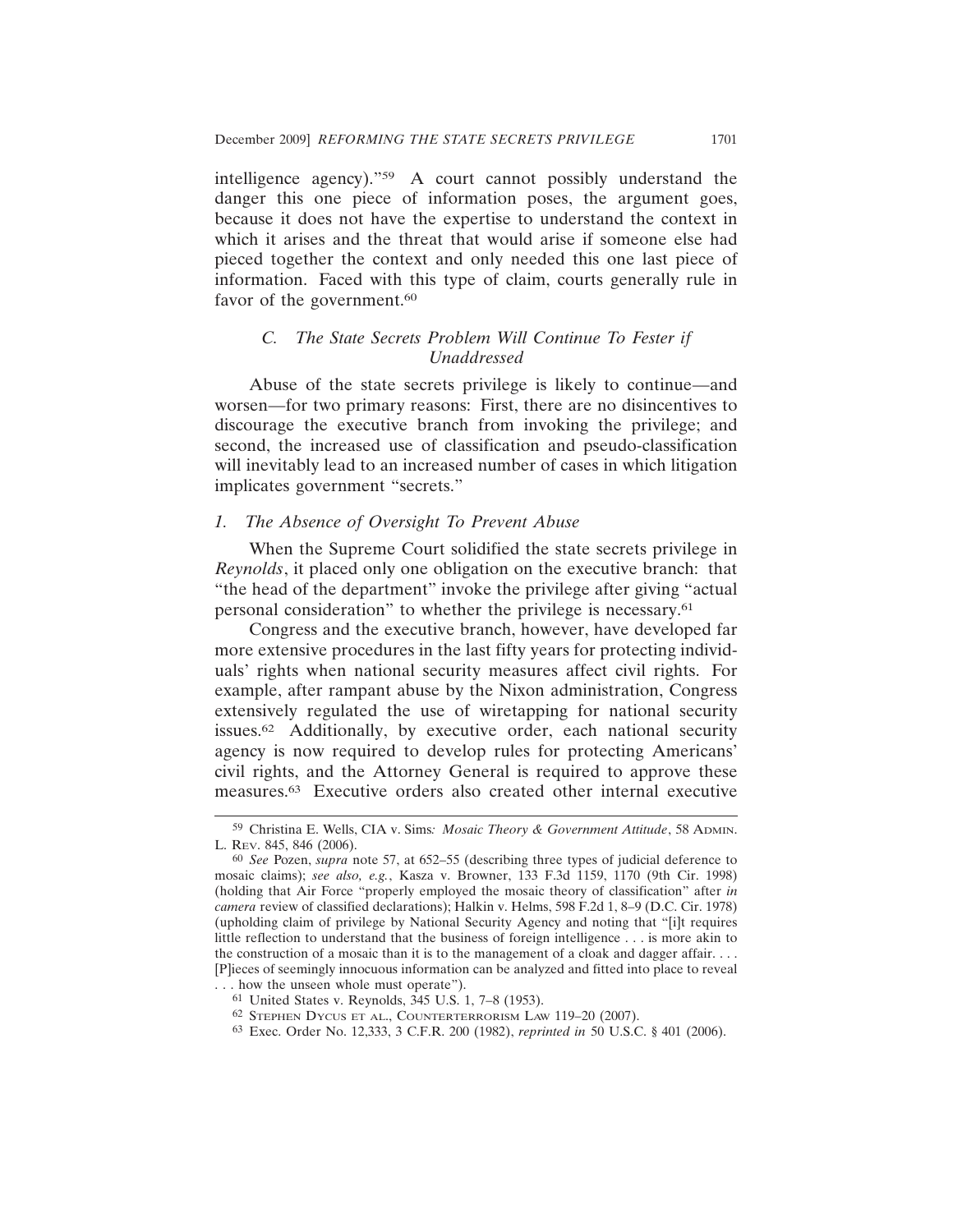branch checks, including inspectors general and civil rights inspectors.64

The state secrets privilege has largely been shielded from such oversight. In fact, the privilege is not subject to any formal internal oversight. The government keeps no record of the number of times it invokes the privilege,<sup>65</sup> perhaps indicating a reluctance to implement even the most general review mechanisms. Additionally, because the head of any one department can unilaterally invoke the privilege, it is possible that an agency head, like the Air Force Secretary, could invoke it without the Attorney General's knowledge. More importantly, this means that the government may invoke the privilege without the Attorney General having had the opportunity to fulfill its vital role of weighing the department's secrecy needs with the protection of civil rights and constitutional principles.66

There is also little external oversight. Unlike other national security tools such as warrants for electronic surveillance under the Foreign Intelligence Surveillance Act (FISA)<sup>67</sup> and National Security Letters (NSLs),<sup>68</sup> both of which require the executive branch to report to Congress every time the tool is used, there are no notification requirements for invoking the state secrets privilege.<sup>69</sup>

Furthermore, there have been few consequences for the executive branch even for its obvious abuses of the privilege. In *Reynolds*, for example, the Supreme Court refused to reconsider the case even though the government's bluff was discovered fifty years later.70 In a more recent case involving an analogous Freedom of Information Act (FOIA)71 request, the court discovered as the case progressed that a

70 *See supra* notes 30–31 and accompanying text.

<sup>64</sup> *See, e.g.*, *id.* (establishing obligations for inspectors general and agency heads to report possible violations of criminal laws).

<sup>65</sup> *See* Weaver & Pallitto, *supra* note 7, at 111 (finding no documentation for use of privilege after contacting "some three dozen agencies").

<sup>66</sup> *See infra* Part III.A.1 (arguing that in analogous contexts supervision by Attorney General creates proper incentives to self-police).

<sup>67</sup> Foreign Intelligence Surveillance Act (FISA), 50 U.S.C. §§ 1807, 1862 (2006). FISA is discussed more extensively in Part III, *infra*.

<sup>68</sup> National Security Letters are a powerful national security tool through which the FBI can demand that private individuals and companies turn over information related to national security investigations. These letters do not require a grand jury investigation (as in the case of a subpoena) or judicial oversight (as in the case of a warrant), and thus do not provide for any external oversight. *See* USA PATRIOT Improvement and Reauthorization Act of 2005, Pub. L. No. 109-177, § 115, 120 Stat. 192, 212 (2006) (creating ex post judicial review but not ex ante judicial review of national security letters).

<sup>69</sup> *See supra* text accompanying note 61 (describing requirements for invoking privilege).

<sup>71</sup> Freedom of Information Act (FOIA), 5 U.S.C. § 552 (2006). FOIA allows private parties to request copies of most unclassified government documents, with a few excep-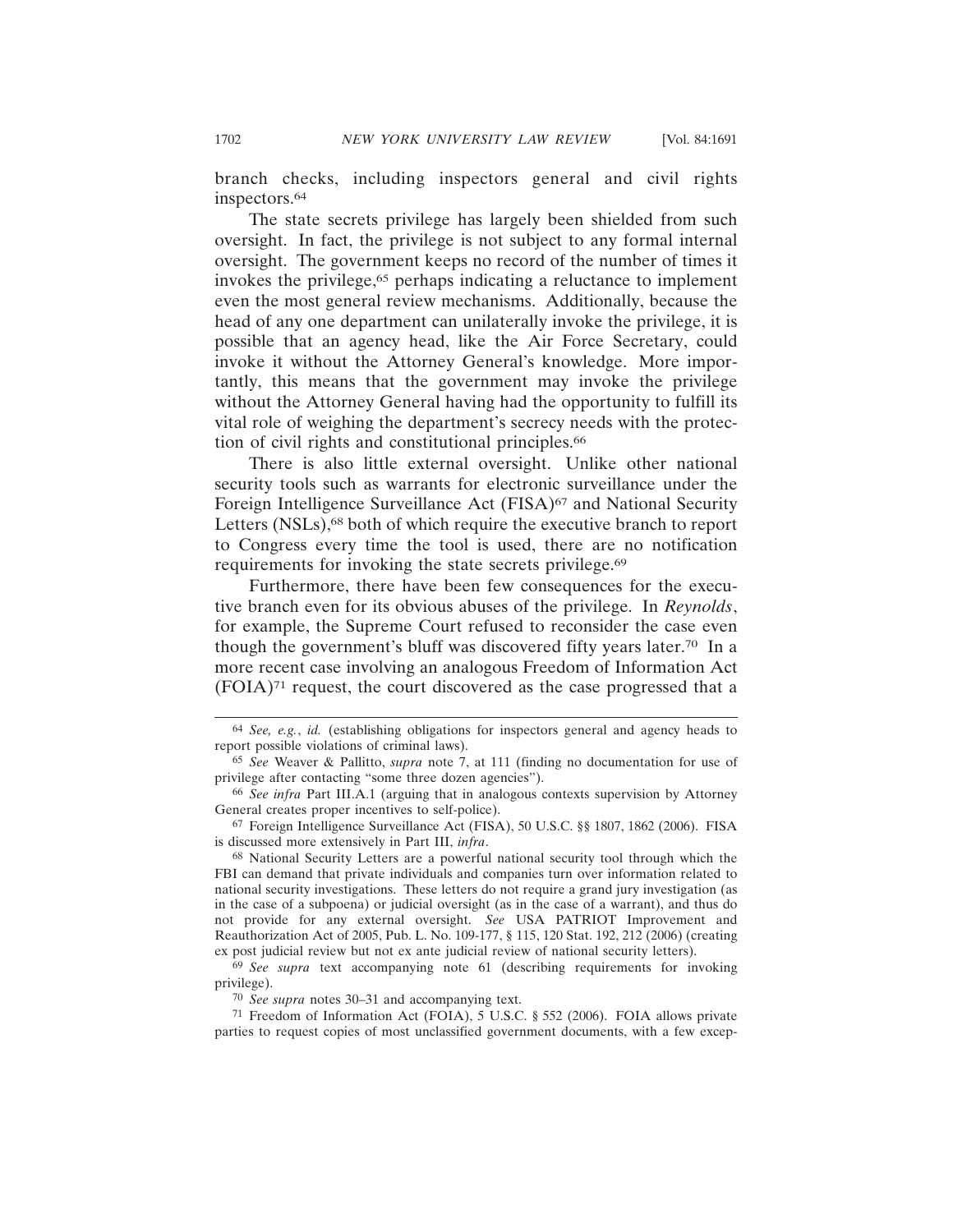CIA agent was lying to the court about the Agency's ability to confirm or deny a record.72 Although the court refused to accept the agent's testimony, the agent escaped charges of perjury and contempt of court.73 Instead, the court accepted similar testimony submitted by the government from a different official and ultimately still ruled in favor of the government, holding that the Agency could withhold the documents at issue.74

Used in this manner, the privilege has become a very effective litigation tactic for the government.<sup>75</sup> Without any internal or external scrutiny and without any consequences for abuse, executive branch officials have no incentive to reduce or self-police the use of the privilege.76

#### *2. The Increased Use of Secrecy in Government*

Compounding the lack of oversight of the state secrets privilege is the fact that secrecy within government is growing. In 2007, the most recent year for which statistics are available, 23,102,257 documents were marked classified<sup>77</sup>—nearly quadruple the number of documents classified ten years earlier.78 While an increase in intelligence gathering may account for some of this growth, it cannot explain away the trend entirely. In a hearing on overclassification before the U.S. House of Representatives, Deputy Under Secretary of Defense Carol Haave admitted that approximately fifty percent of classifications are unnecessary.79 In addition, as the number of classified documents

74 *Id.*

tions. It operates much like discovery in civil cases, but no litigation is necessary, so normal discovery rules do not apply. Instead, the Act contains exceptions that allow the government to withhold documents that may harm national security if they are revealed. *Id.* § 552(b)(1). The decision to withhold documents is subject to judicial review. *Id.*  $§$  552(a)(4)(B).

<sup>72</sup> Nat'l Sec. Archive v. CIA, Civil Action No. 99-1160, at 1–3 (D.D.C. July 31, 2000); *see also* Meredith Fuchs, *Judging Secrets: The Role Courts Should Play in Preventing Unnecessary Secrecy*, 58 ADMIN. L. REV. 131, 164–65 (2006) (describing *Nat'l Sec. Archive*).

<sup>73</sup> Fuchs, *supra* note 72, at 165.

<sup>75</sup> *See* Lyons, *supra* note 7, at 110–11 ("There are instances where the privilege has initially been defeated; but frequently, the government gets a second bite at the apple and the privilege is upheld.").

<sup>76</sup> *See* Fuchs, *supra* note 72, at 147–55 (detailing government incentives to use privilege, including foreclosing inquiries into misconduct and controlling public opinion).

<sup>77</sup> INFO. SEC. OVERSIGHT OFFICE (ISOO), REPORT TO THE PRESIDENT 7 (2008), *available at* http://www.archives.gov/isoo/reports/2007-annual-report.pdf.

<sup>78</sup> INFO. SEC. OVERSIGHT OFFICE (ISOO), REPORT TO THE PRESIDENT 1 (1998), *available at* http://www.archives.gov/isoo/reports/1997-annual-report.pdf.

<sup>79</sup> *Too Many Secrets: Overclassification as a Barrier to Critical Information Sharing: Hearing Before the Subcomm. on National Security, Emerging Threats and International Relations of the H. Comm. on Government Reform*, 108th Cong. 81–82 (2004), *available at*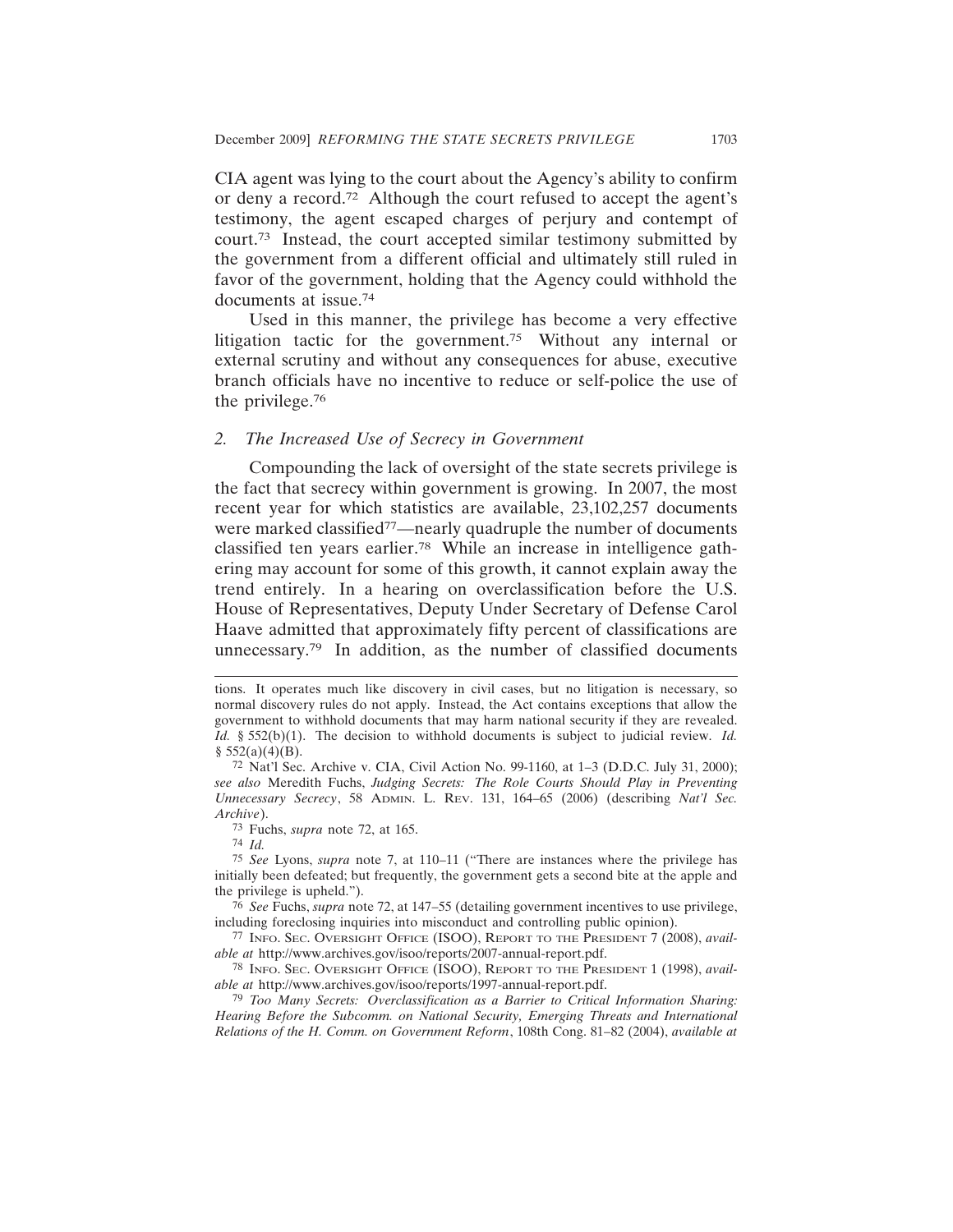increases, there appears to be a decrease in the number of documents that are declassified each year.80

Furthermore, new "pseudo-classifications" compound the sheer number of net classified documents. Government officials now routinely mark documents as "Sensitive but Unclassified" and "For Official Use Only."81 It is unclear whether the information in these documents, which are not classified pursuant to executive order, legislation, or regulation, would qualify as a state secret.

This proliferation of secrecy, which neither Congress nor the executive branch has been able to stem successfully, will certainly create more situations in which documents needed for litigation may be subject to the state secrets privilege.

#### II

# THE LIMITS OF REFORMING THE PRIVILEGE THROUGH JUDICIAL OVERSIGHT

The principal plan that has emerged from Congress and that has been proposed by scholars to address problems with the state secrets privilege is to increase judicial scrutiny.82 In this Part, the Note describes how judicial review would work and why it will not fully address the core problems identified in Part I.

#### *A. The Proposal for Increased Judicial Scrutiny*

Many scholars have advocated for increased judicial scrutiny of documents that the government claims the state secrets privilege pro-

http://www.fas.org/sgp/congress/2004/082404transcript.pdf (statement of Carol A. Haave, Deputy Under Secretary of Defense, Counterintelligence Secretary, United States Department of Defense).

<sup>80</sup> RICK BLUM, OPENTHEGOVERNMENT.ORG, SECRECY REPORT CARD: QUANTITATIVE INDICATORS OF SECRECY IN THE FEDERAL GOVERNMENT 6 tbl.3 (2004), *available at* http:// www.openthegovernment.org/otg/secrecy\_reportcard.pdf.

<sup>81</sup> *An Introduction to the Freedom of Information Act: Hearing Before the Subcomm. on Government Management, Finance, and Accountability of the H. Comm. on Government Reform*, 109th Cong. 2 (2005), *available at* http://oversight.house.gov/documents/ 20050511151955-06597.pdf (statement of Rep. Henry A. Waxman).

<sup>82</sup> *See* sources cited *infra* notes 83–84. Professors Amanda Frost and Robert Chesney have proposed another solution in which judges would certify a question to Congress regarding whether the privilege should apply. Amanda Frost, *The State Secrets Privilege and Separation of Powers*, 75 FORDHAM L. REV. 1931, 1958–62 (2007); Chesney, *supra* note 11, at 1312. Because Congress has never considered these proposals, and because they present extraordinary logistical and constitutional questions, Frost, *supra*, at 1959, I do not address them here. The Obama Administration recently proposed reforming the state secrets privilege through internal oversight. *See supra* note 1. I address these reforms in note 137, *infra*.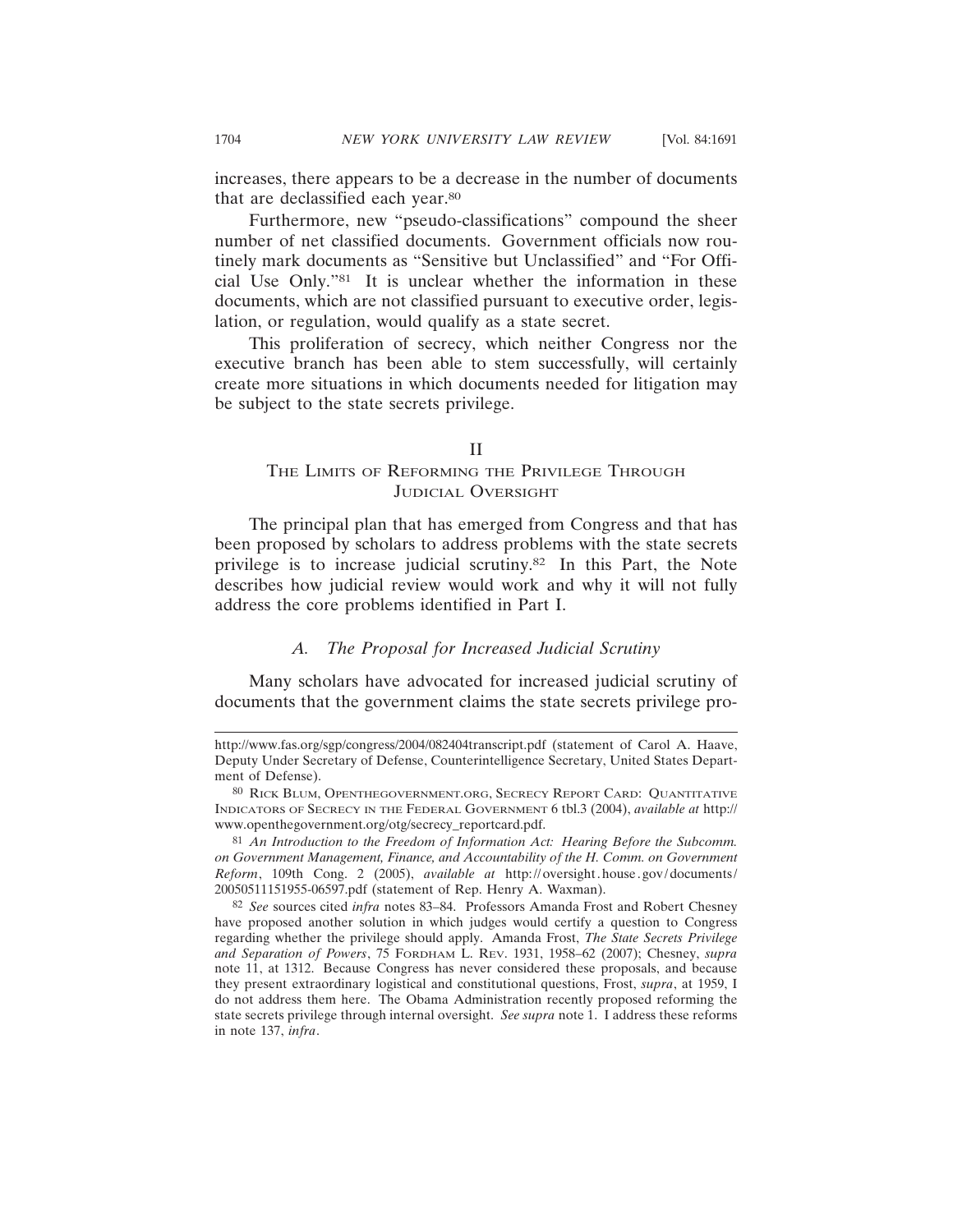tects.83 Congress has considered bills that would incorporate some of these recommendations.84 For the purposes of this Note, I use the proposal introduced in the Senate in 2009 as a model of judicial scrutiny requirements because it reflects the input of many scholars and is the most comprehensive version of what a judicial review scheme would require.

Under this Senate bill, the government could not use the state secrets privilege as grounds for a motion to dismiss.<sup>85</sup> Instead, rejecting the *Reynolds* Court's recommendation that courts fully defer to the government when appropriate, the proposal would require courts to review each "specific item of evidence" for which the government has invoked the privilege (or a sampling of the documents if they are too numerous to examine individually) "to determine whether the claim of the United States is valid."<sup>86</sup> For the privilege to be granted, the proposal requires that the evidence "contain[ ] a state secret [and that there be] no possible means of effectively segregating it from other evidence that contains a state secret."87 A state secret is defined as "any information that, if disclosed publicly, would be reasonably likely to cause significant harm to the national defense or foreign relations of the United States."88

The court is given tools to aid in this determination, including *in camera* review,<sup>89</sup> the ability to delay proceedings until the plaintiff's attorney is able to obtain security clearances,90 permissible *ex parte* hearings,<sup>91</sup> and the ability to assign a special master to aid in the determination of the privilege's application.92

<sup>83</sup> *See, e.g.*, AM. BAR ASS'N, REVISED REPORT 116A (2007), *available at* http://fas.org/ sgp/jud/statesec/aba081307.pdf (endorsing set of standards and procedures to increase judicial oversight of state secrets privilege); Fuchs, *supra* note 72, at 168–75 (arguing that judiciary is competent to review government secrecy claims and that such review is part of judiciary's constitutional responsibilities); Telman, *supra* note 7, at 518–27 (lamenting that "courts have transformed the [p]rivilege into a new form of executive immunity").

<sup>84</sup> In 2008 and 2009, bills were introduced into both the Senate and the House. State Secrets Protection Act, S. 2533, 110th Cong. (2008); State Secret Protection Act of 2008, H.R. 5607, 110th Cong. (2008); State Secrets Protection Act, S. 417, 111th Cong. (2009); State Secret Protection Act of 2009, H.R. 984, 111th Cong. (2009). The Senate bills were debated in the Judiciary Committee and many changes were negotiated; however, the Act was never passed. For purposes of this analysis, I am using S. 417, 111th Cong. (2009). S. 417 is not substantively different from S. 2533 as reported to the Senate from the Judiciary Committee.

<sup>85</sup> S. 417.

<sup>86</sup> *Id.* § 4054(e)(1).

<sup>87</sup> *Id.*

<sup>88</sup> *Id.* § 4051(2).

<sup>89</sup> *Id.* § 4052(b)(1).

<sup>90</sup> *Id.* § 4052(c)(2).

<sup>91</sup> *Id.* § 4052(b)(2).

<sup>92</sup> *Id.* § 4052(f).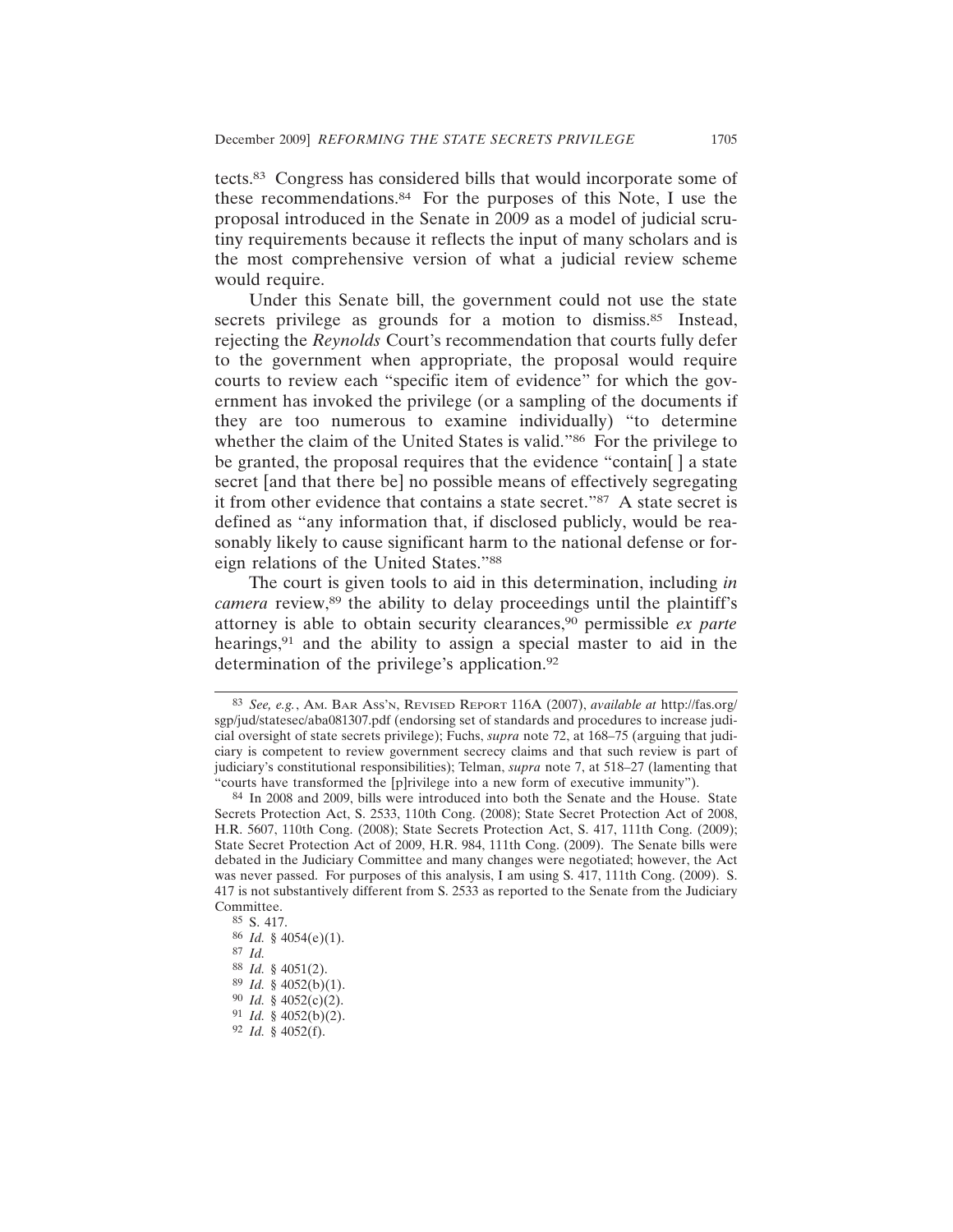If the court finds that the evidence is privileged, it must determine whether "it is possible to craft a non-privileged substitute . . . that provides a substantially equivalent opportunity to litigate the claim or defense."93 If the United States is the defendant and if the United States refuses to provide a nonprivileged substitute, the court is required to "resolve the disputed issue of fact or law to which the evidence pertains in the non-government party's favor."94

## *B. The Incentive Problems*

These procedures are not wholly original. Many of them are similar to procedures now used in the Classified Information Procedures Act (CIPA).95 Congress designed CIPA to protect the disclosure of classified information in criminal trials, especially the disclosure of classified information by the defendant.96 The two major issues CIPA addresses are (1) the government's interest in preventing the disclosure of classified information and (2) the defendant's right to use classified evidence in his defense. CIPA requires pretrial notice regarding what information the defendant intends to disclose at trial<sup>97</sup> and allows the parties to admit agreed-upon substitutes instead.98 If the government decides that even substitutes offer inadequate protection, the court must take "appropriate" action, including dismissing the parts of the indictment that depend on the classified information.99

CIPA's effectiveness relies on dueling internal incentives within the executive branch: its motivation to prosecute and its duty to prevent potential harm to national security by protecting classified information. Another possible motive is less benign—the desire to cover up embarrassing or illegal acts within the administration.100 When determining whether to reveal sensitive information, therefore, executive officials balance whether the incentive to prosecute is stronger

<sup>93</sup> *Id.* § 4054(f).

<sup>94</sup> *Id.* § 4054(g). As discussed in Part II.E, *infra*, this pro-plaintiff rule, even taken to an extreme, will have little effect on the incentives inside the executive branch.

<sup>95</sup> Classified Information Procedures Act, 18 U.S.C. app. §§ 1–16 (2006).

<sup>96</sup> For a full background on CIPA, see 26 CHARLES ALAN WRIGHT & KENNETH W. GRAHAM, JR., FEDERAL PRACTICE AND PROCEDURE § 5672 (1992).

<sup>97</sup> 18 U.S.C. app. § 5.

<sup>98</sup> *Id.* § 6(c).

<sup>99</sup> *Id.* § 6(e).

<sup>100</sup> For example, during the course of prosecuting a case alleging the theft of nuclear secrets, one embarrassment that surfaced was that documents involving top-secret nuclear information were improperly classified and routinely mishandled. DAN STOBER  $&$  IAN HOFFMAN, A CONVENIENT SPY: WEN HO LEE AND THE POLITICS OF NUCLEAR ESPIO-NAGE 217–29 (2001). This type of revelation not only undermined the government's case but, when it was revealed, triggered intense congressional scrutiny and criticism of how executive officials had handled secret materials. *Id.* at 217–18.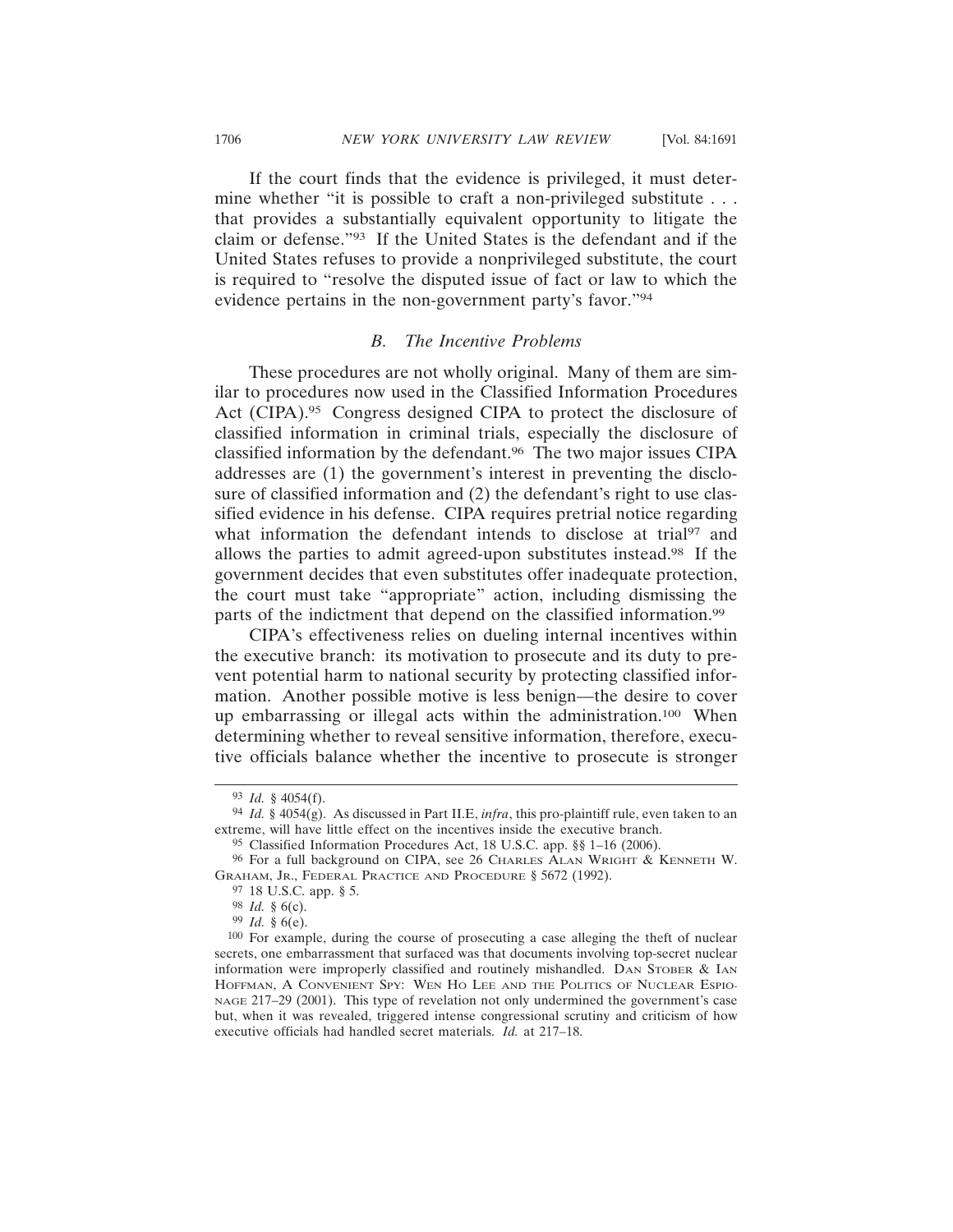than the risk of harm to national security or potential embarrassment.101 Logically, when the risk of harm to national security or potential embarrassment, or the combination of the two, is stronger than the motivation to prosecute, it would be rational for the government to drop the prosecution (and vice versa).<sup>102</sup>

What happens when the motivation to prosecute—the primary motivation to disclose classified information—is removed? There is some evidence that intelligence agencies and perhaps even the Department of Justice (DOJ) have refused to allow the disclosure of classified information at criminal trials not because of concerns of national security but to prevent the prosecution of government officials.103 In the state secrets context, there is no incentive to prosecute, which throws the delicate balance of incentives that exist in the CIPA context into limbo.

Additionally, the government may want to stymie a civil suit for another reason—to prevent paying any monetary damages as a result of alleged government misconduct. This makes the motivations against revealing state secrets even stronger than in the CIPA context, because in a civil case the cost includes not only the harm to national security and the potential embarrassment to the government but also the potential payment to the plaintiff if the government loses the lawsuit.

Repudiating allegations of wrongdoing is the only incentive the government has against invoking the privilege. It is unclear, however, how strong this incentive is, because the government can still "win" the case by simply refusing to participate and invoking the state secrets privilege. The rest of the incentives—the harm to national security, the avoidance of embarrassment, and the avoidance of paying civil damages—all weigh in favor of invoking the privilege.

Because potential vindication is a weak motivation, and because there is no potential punishment for falsely invoking the state secrets privilege, the rational choice for the government is to continue to over-invoke the privilege and refuse to disclose the documents in almost every case, regardless of whether revealing the document would in fact harm national security.104

<sup>101</sup> In this Note, I use the phrase "potential embarrassment" to indicate any motivation by the government that is not related to genuine harm to national security caused by the revelation of a state secret, including the desire to cover up misdeeds, incompetence, or other matters that are related to a personal—not national—interest.

<sup>102</sup> Or, more likely, the government will drop the charges that require revelation of the classified information in favor of other charges that do not require the documents.

<sup>103</sup> WRIGHT & GRAHAM, *supra* note 96, § 5672, at 744 nn.17–19 and accompanying text. 104 Whether substantive judicial review changes these incentives is discussed in Part II.D, *infra*.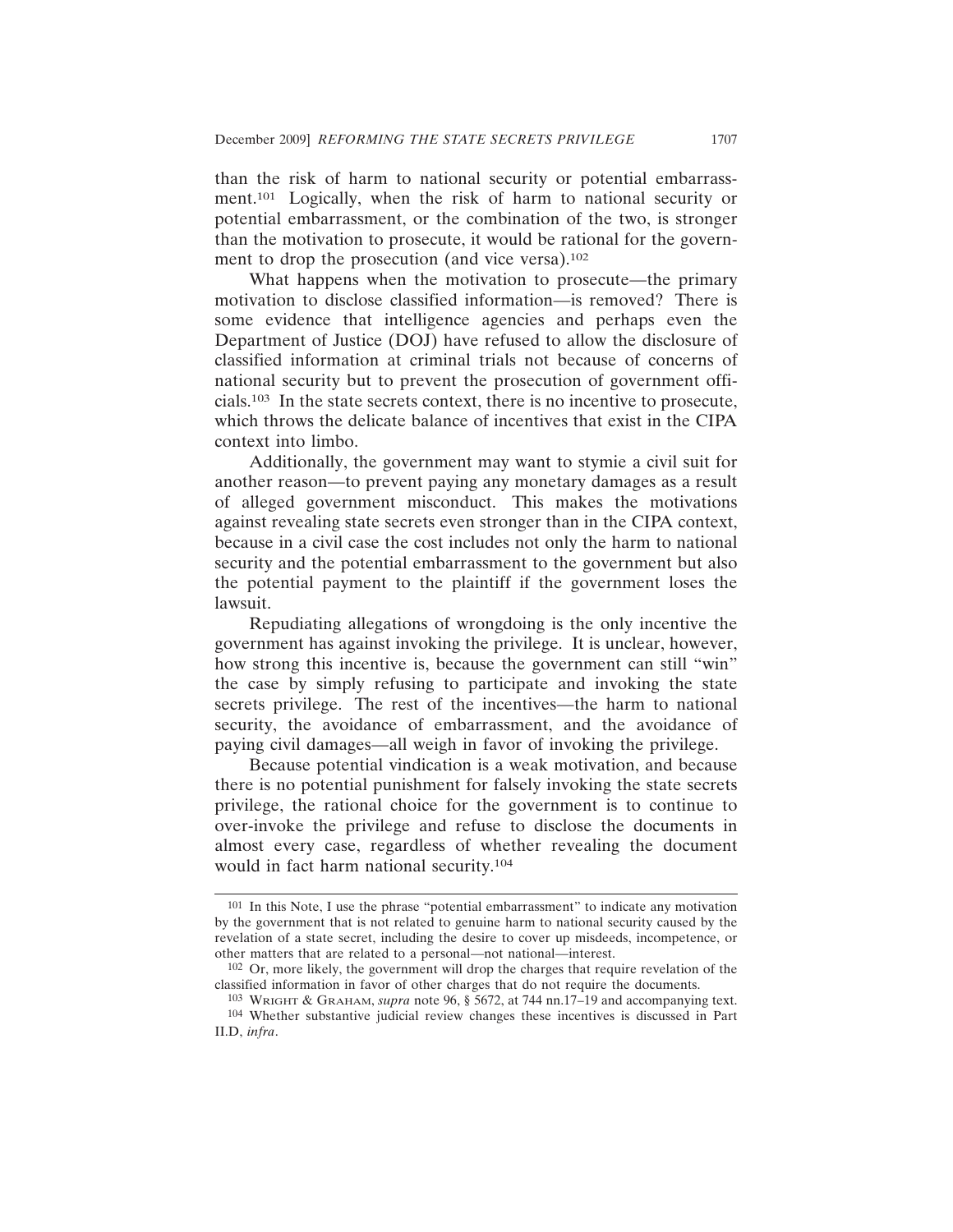### *C. The Role of Plaintiffs*

The effectiveness of substantive judicial review as a solution to abuse of the state secrets privilege relies heavily on another player—a sophisticated plaintiff. Here again, the CIPA context is different from the state secrets context in two ways. First, in CIPA cases, the government wants to help the judge disentangle classified information from the necessary evidence in order to further its prosecution. Second, it is expected that a CIPA defendant will often already know or have access to the classified information that she wishes to present at trial105 and therefore is likely to be in a stronger position to argue its relative harm to national security (or lack thereof).

In the state secrets context, however, the plaintiff may not know whether there is classified information involved or the relative value of the classified information. Although the judicial review mechanism is an attempt to level the playing field for the plaintiff by allowing the plaintiff's lawyer to receive security clearance and an opportunity to argue *in camera*, 106 plaintiffs still face the disadvantage of not having long-term familiarity with the documents and their use by the government. It is unlikely that a plaintiff who is not knowledgeable about the classified documents at issue will be able to argue successfully that there is no genuine harm to national security.

Furthermore, "state secrets" include far more information than CIPA, perhaps making the doctrine more conducive to mosaic theory107 or other similarly vague claims. CIPA covers only properly classified information and specific restricted data.108 State secrets, however, generally are seen to include even nonclassified information and may be so expansive as to include "*any* information that, if dis-

<sup>105</sup> *Cf.* Classified Information Procedures Act, 18 U.S.C. app. § 5 (2006) (requiring defendant to give notice of intent to use classified information). For example, in the Wen Ho Lee case, Lee was a government employee with access to classified information, and the government indicted him for illegally transferring classified documents. Indictment at 3, 16, United States v. Lee, No. 99-1417 (D.N.M. Dec. 10, 1999), *available at* http:// www.fas.org/irp/ops/ci/docs/lee\_indict.html. While the government never charged him with espionage, *see* Paul Farhi, *U.S., Media Settle With Wen Ho Lee: News Organizations Pay To Keep Sources Secret*, WASH. POST, June 3, 2006, at A1, there was concern that Lee could threaten to reveal the secrets contained in the classified documents at trial and use this to "greymail" the government to drop the charges.

<sup>106</sup> *See supra* notes 89–91 and accompanying text (discussing *in camera* review and other tools in Senate proposal to aid judicial review of state secrets claims).

<sup>107</sup> Mosaic theory is discussed in depth in Part I.B.3, *supra*.

<sup>108</sup> 18 U.S.C. app. § 1 ("'Classified information', as used in this Act, means any information or material that has been determined by the United States Government pursuant to an executive order, statute, or regulation, to require protection against unauthorized disclosure for reasons of national security and any restricted data, as defined in paragraph r. of section 11 of the Atomic Energy Act of 1954.").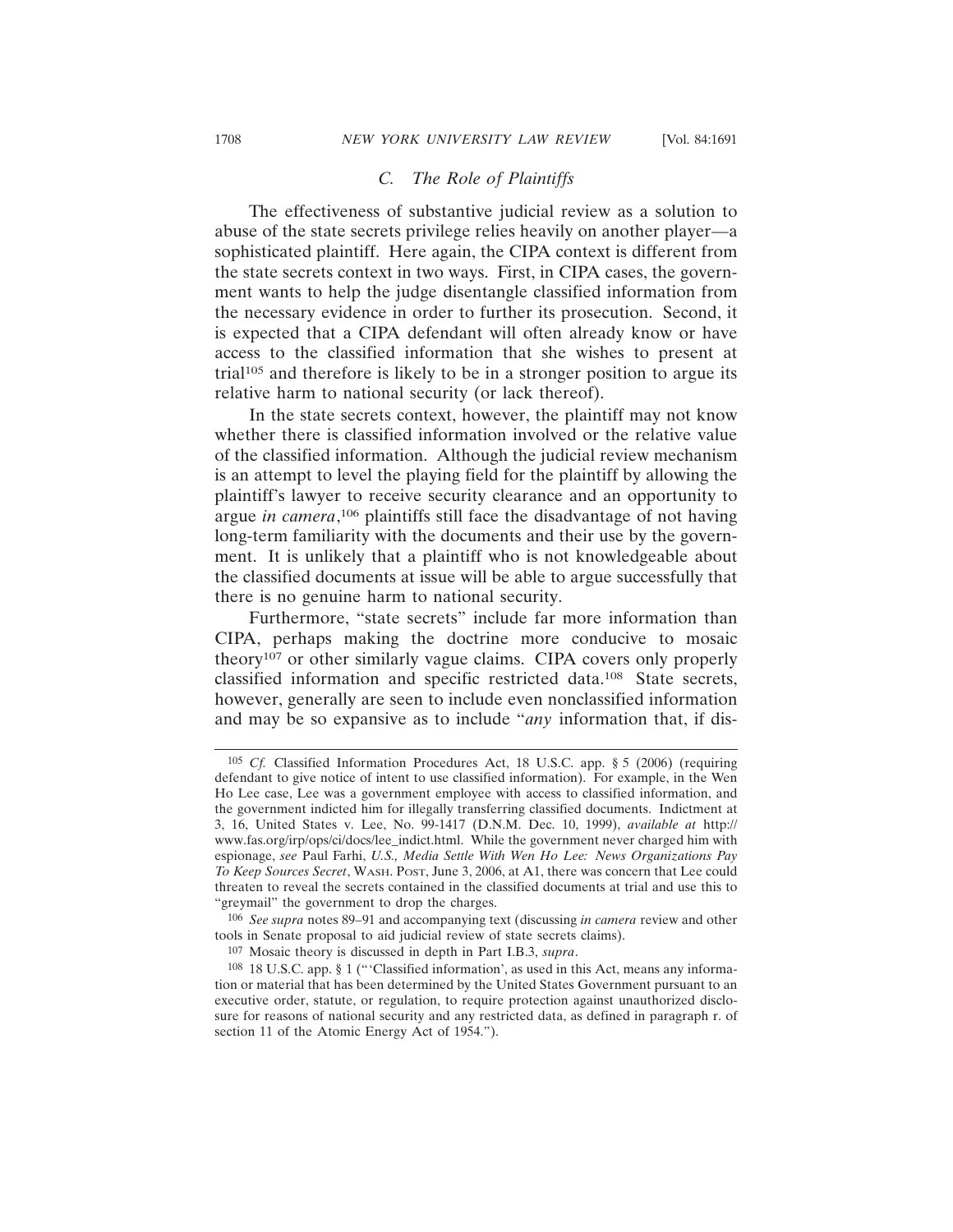closed publicly, would be reasonably likely to cause significant harm to the national defense or foreign relations of the United States."109 Allowing state secrets to include such a broad swath of information signals to courts that the privilege covers seemingly innocuous information, because if the privilege were restricted *only* to properly classified information, the definition of a "state secret" would be far more limited. Plaintiffs, like the widows in *Reynolds*, would be hardpressed to argue convincingly that the government's mosaic theory or any other vague argument is too expansive in the face of this broad definition of state secrets.

#### *D. The Current Effectiveness of Judicial Scrutiny*

This Note argues that judicial review will not necessarily be successful in determining whether information is a genuine state secret. As outlined below, judicial scrutiny in the state secrets privilege context fails to address any but the most obviously erroneous assertions of the privilege. Perhaps the *Reynolds*-like cases would be avoided, but less blatant cases are more numerous. In those cases there would be few incentives to reduce executive abuse—and judges would continue to lack significant guidance to determine whether the state secrets privilege should apply.

A major argument for judicial scrutiny is the *Reynolds* case itself: Had the Supreme Court simply allowed the trial court to demand *in camera* review of the document or to rule against the government when it refused to provide the document, such review arguably could have averted the fraud upon the court.

Although *Reynolds* might be an ideal case for demonstrating the effectiveness of judicial review, at the other extreme, there may be cases, as demonstrated below, where no judge is likely to be able to overrule a claim of state secrets privilege even with all of the relevant information. At this opposite extreme, the problem for plaintiffs is not that judges are ill-qualified to identify blatant abuse but that there appears to be a genuine threat to national security or foreign policy militating against denial of the claimed privilege. Between these two extremes are cases where there is no obvious governmental abuse, but where it is uncertain whether revelation of the information over which the government claims the privilege would harm national security. The success of reforms that rely on judicial review depends on whether judicial scrutiny will be effective in these middle-ground cases.

<sup>109</sup> State Secrets Protection Act, S. 2533, 110th Cong. § 4051(2) (2008) (emphasis added).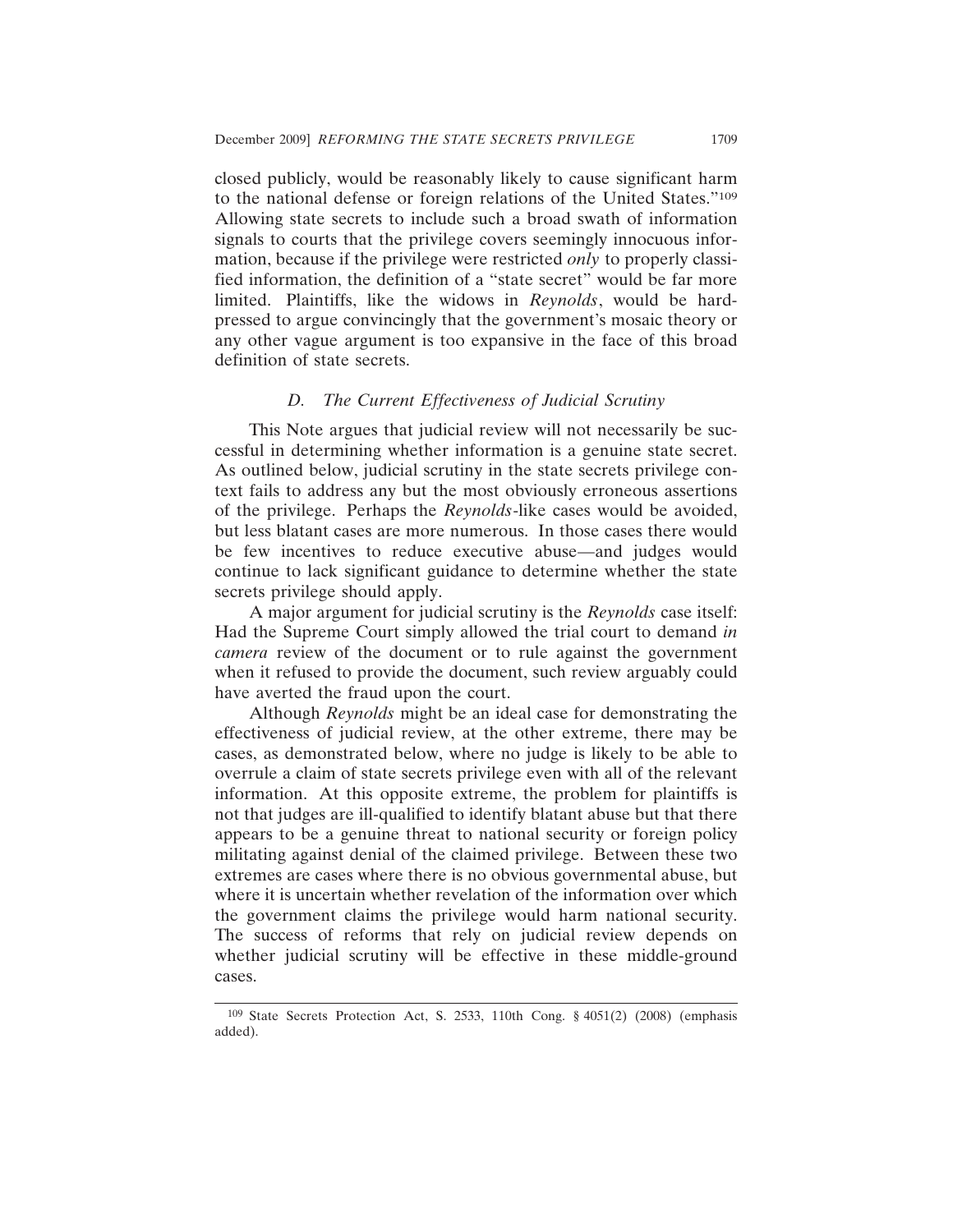This section looks at the practice in analogous areas of law to examine whether judicial scrutiny might be effective in middle-ground cases in the state secrets context. First, judicial scrutiny has provided some relief to plaintiffs in the analogous FOIA context.<sup>110</sup> In one FOIA case for example, after *in camera* inspection, a court ordered the release of some documents that were "easily segregable," although most of the documents were found to be properly withheld.<sup>111</sup> The use of special masters to review records also has helped plaintiffs in FOIA cases. In *Washington Post v. Department of Defense*, 112 the Department of Defense eventually "released approximately 85 percent of the records that it originally had denied [the plaintiff access to, previously designating them] as secret."113 The procedure of third-party scrutiny "resulted in pressure on the government to conduct a better review of the records to determine what could be released."114

Neither of these cases, however, involved mosaic theory, and the judges involved did not release information that the government continued to contest was harmful to national security. In *Washington Post*, the items released, which the Department ultimately acknowledged were miscategorized, involved the spoilage of food rather than more serious issues such as irregular rendition, torture, retaliation, or discrimination.115

Next, this Note examines what might have happened if there had been judicial review in recent state secrets cases. The obvious case where judicial review is likely to work is one in which the government blatantly lies. The best example of this situation is *Reynolds*. 116 If a case like *Reynolds* were brought today, and a court subjected the government to substantive judicial review of its state secrets privilege, presumably the issue would resolve in one of three ways. First, the government would likely not assert the state secrets privilege, knowing that its claim would not stand up to judicial scrutiny. Second, if the government did assert the privilege, the court would reject it

<sup>110</sup> In this section, I analogize to FOIA cases because there is little evidence about the effectiveness of judicial review in state secrets cases. The FOIA context is analogous, because in these cases the government claims that it cannot reveal the information sought due to national security concerns.

<sup>111</sup> Public Citizen v. Dep't of State, 276 F.3d 634, 639 (D.C. Cir. 2002).

<sup>112</sup> Wash. Post v. Dep't of Def., 766 F. Supp. 1 (D.D.C. 1991).

<sup>113</sup> Fuchs, *supra* note 72, at 175.

<sup>114</sup> *Id.*

<sup>115</sup> *Id.* (citing *Emerging Threats: Overclassification and Pseudo-Classification: Hearing Before the Subcomm. on National Security, Emerging Threats and International Relations of the H. Comm. on Government Reform*, 109th Cong. 20 (2005), *available at* http:// www.fas.org/sgp/congress/2005/030205overclass.pdf).

<sup>116</sup> *See supra* Part I.A (discussing *Reynolds*).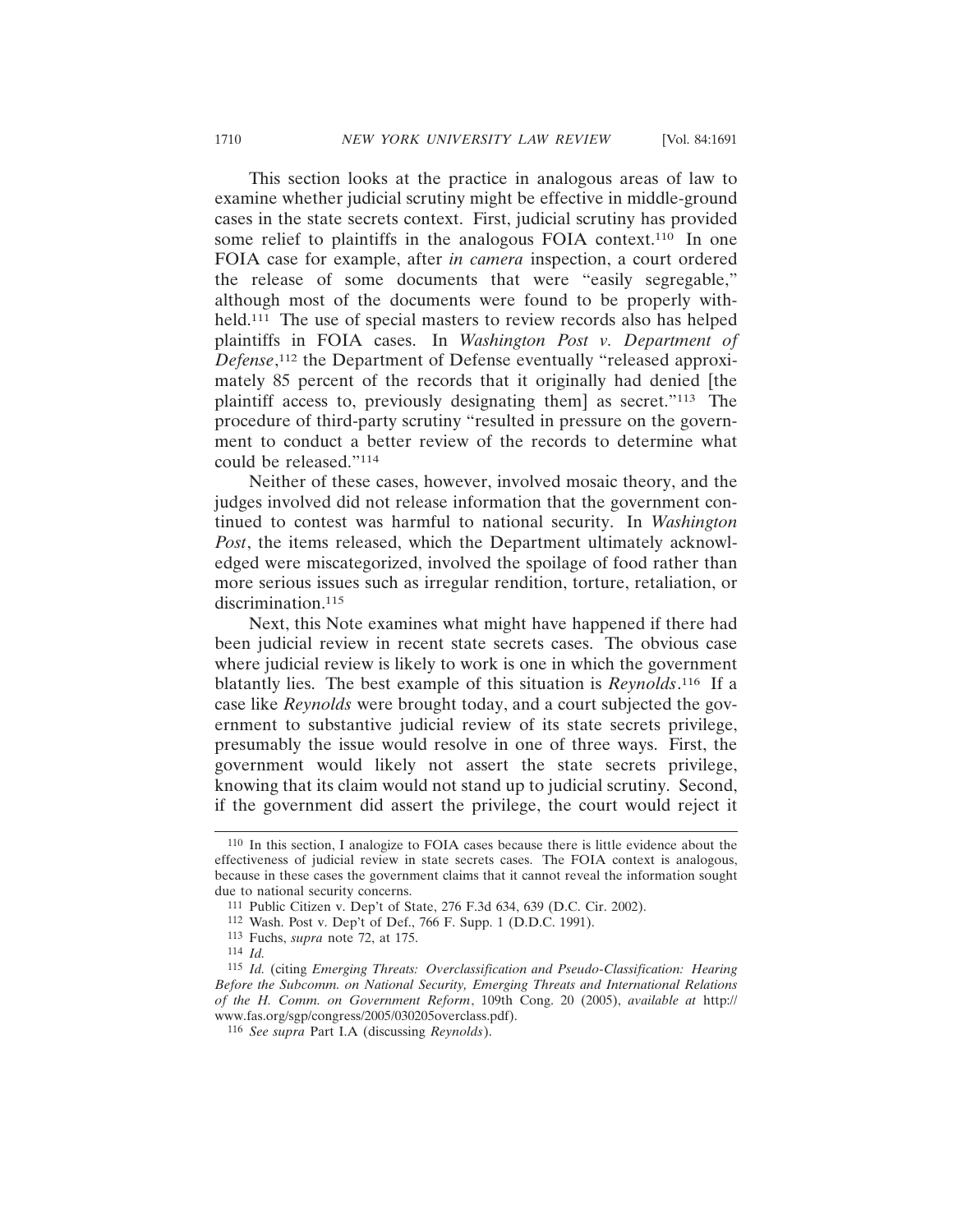upon reviewing the document. Even if the government claimed that the document needed mosaic theory–type protection, the judge could demand that a redacted substitute merely show that the accident was the result of negligence. Third, the government could assert the state secrets privilege and refuse to turn over the document. In this case, as the proposal suggests, the court should automatically rule against the government on the piece of evidence, perhaps resulting in a verdict for the plaintiff.

In cases such as *El-Masri*, 117 however, where documents are legitimately expected to implicate national security but the harm that their revelation would cause is disputed, judicial scrutiny may not change the outcome, at least with regard to the release of the contested documents. While El-Masri might have been allowed to proceed at least to discovery, the government still would have invoked the privilege.

The government's brief noted specific harms that would occur if the court forced it to disclose any information surrounding El-Masri's rendition, although it made those claims in a classified brief not available to the public.118 It is not difficult to imagine that the government would claim that any disclosure of the individuals and countries involved would compromise an integral part of an antiterrorism program and damage its diplomatic relationships with the cooperating countries, potentially also compromising the governments of those countries.

It seems unlikely that a judge in El-Masri's case would have found any way to release documents or substitutes relating to his claims.119 At the very least, the government would continue to claim that such a result would gravely harm diplomatic relations, and the court would not be able to reject easily the application of the privilege. While the court might try to sort through the availability of substitutes, the government has every incentive to fight each attempt to designate a substitute as inadequate to protect national security—any substitute might essentially admit that Macedonian and Afghani offi-

*Id.* at 27–28.

<sup>117</sup> *See supra* Part I.B.1 (discussing *El-Masri*).

<sup>118</sup> *See* Brief of Appellee at 36–37, El-Masri v. Tenet, No. 06-1667 (4th Cir. Sept. 11, 2006) (asserting "classified declaration" both describes "grave harms" resulting from revelation of declaration's contents and "explains why the harm that may result from further proceedings . . . cannot be described more precisely on the public record").

<sup>119</sup> The government, for example, claimed that while there may be evidence of El-Masri's torture, that would not justify forcing the government to reveal

the identity of other individuals who have (or have not) been involved in the program, the location of sites used . . . , the identity of foreign governments that may have cooperated in or known about the program and the nature or extent of any such cooperation, and other information concerning the Nation's intelligence-gathering capabilities, sources, or methods, or foreign affairs.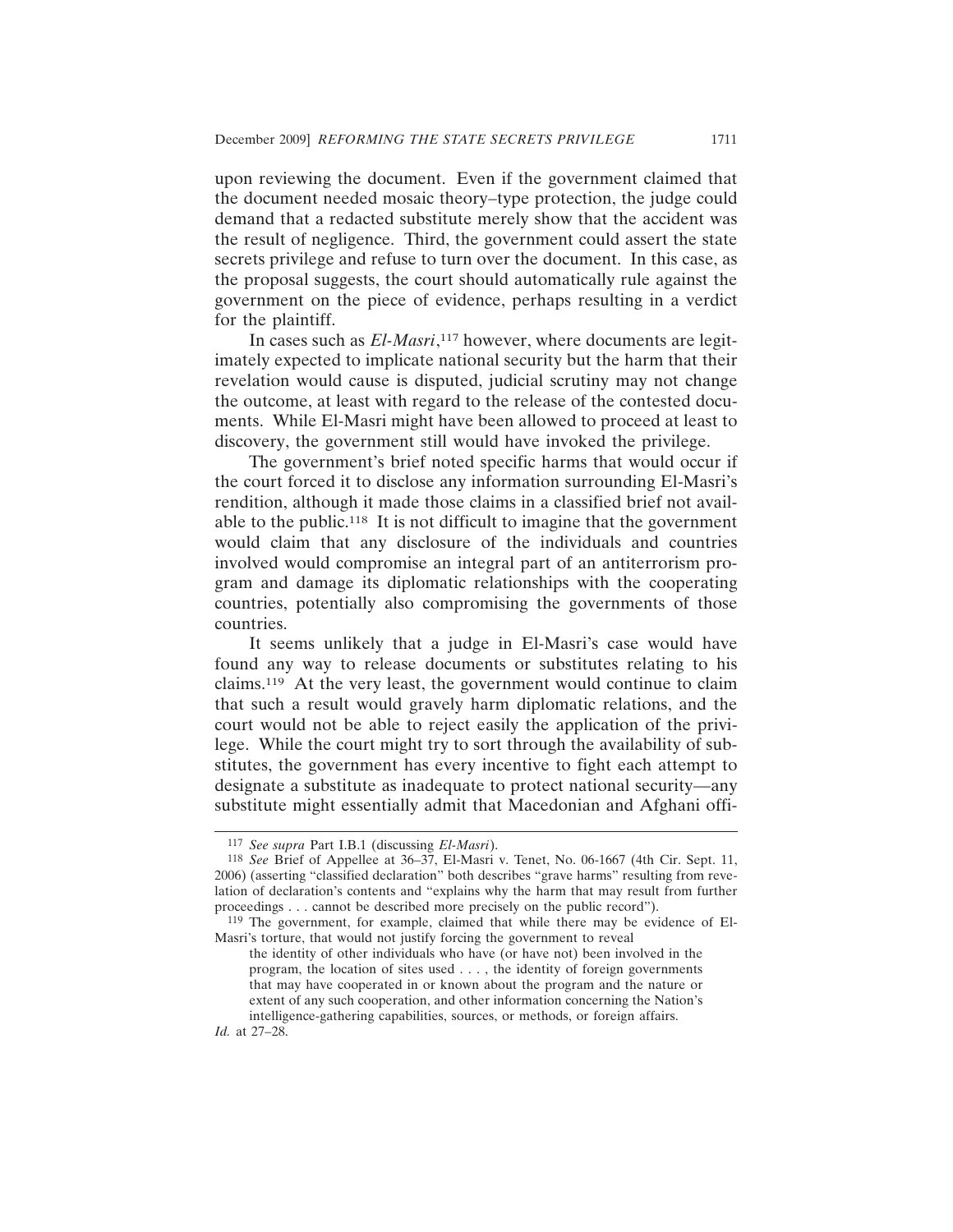cials were complicit in El-Masri's abduction and torture, which would be no less problematic for our foreign relations.120 Faced with classified government threats of serious foreign policy implications, a judge would most likely rule in favor of the government's right to use the privilege. Although the judge must rule as a matter of law that the questions of fact resolve in El-Masri's favor without a substitution, this ruling and whatever compensation that El-Masri may win from this concession would be far from the justice that he had sought—an official acknowledgement, explanation, and apology.121

The more pertinent question is whether judicial review might work in cases that legitimately implicate some need for governmental secrecy but where a substitute *might* be crafted. Consider, for example, *Edmonds v. United States Department of Justice*,<sup>122</sup> brought by Sibel Edmonds, a contract linguist at the FBI. During the course of her employment, she reported to "FBI management officials . . . serious breaches in the FBI security program and a breakdown in the quality of translations as a result of willful misconduct and gross incompetence."123 She was subsequently fired, which she claimed was in retaliation for whistleblowing.124

The government asserted the state secrets privilege, claiming that the nature of her employment and the facts surrounding her termination would compromise national security.125 After reviewing the classified declarations submitted by the government, the court ordered "the government to specifically detail why it is not possible to disentangle sensitive information from nonsensitive information to permit the plaintiff's claims to go forward and for the government to defend against these claims."126 The court ended up ruling in the government's favor after the "government subsequently submitted an additional classified declaration specifically addressing in great detail why each of the plaintiff's claims is unable to go forward without the release of privileged information."127

In this case, the court did not review the actual documents that were at issue; it merely reviewed the government's declarations. But

<sup>120</sup> *See, e.g.*, *id.* at 40–47 (opposing "creative" special procedures to allow admission of evidence).

<sup>121</sup> Press Release, ACLU, Khaled El-Masri, Victim of CIA Kidnapping and Abuse, Seeks Acknowledgement, Explanation and Apology (Nov. 28, 2006), *available at* http:// www.aclu.org/safefree/extraordinaryrendition/27520prs20061128.html.

<sup>122</sup> 323 F. Supp. 2d 65 (D.D.C. 2004).

<sup>123</sup> *Id.* at 67.

<sup>124</sup> *Id.* at 68–70.

<sup>125</sup> *Id.* at 68.

<sup>126</sup> *Id.* at 78–79.

<sup>127</sup> *Id.* at 79.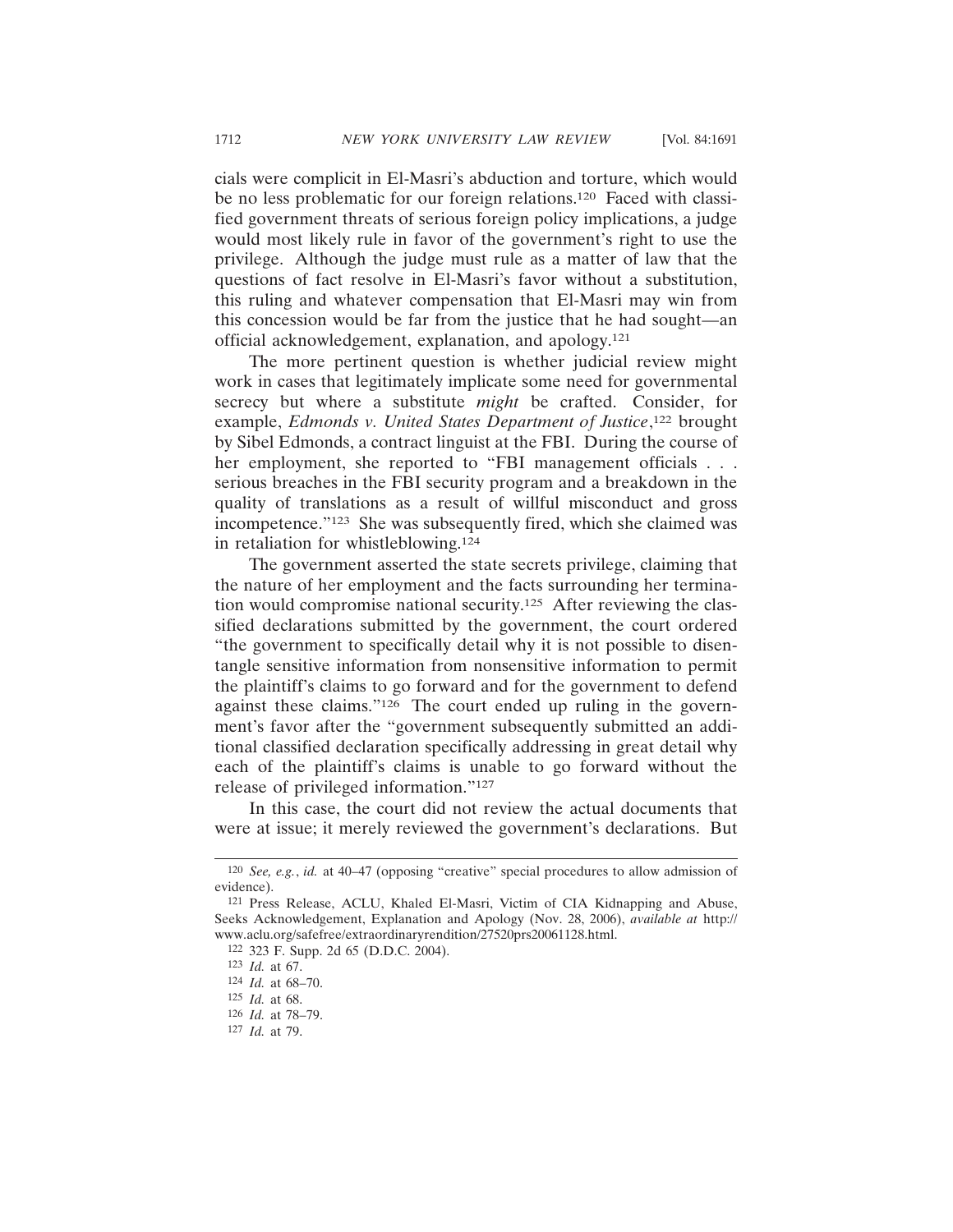the government would likely file the same declarations even if the court were to review the actual documents. As discussed above, unlike in the CIPA context, there is no incentive for the government to disentangle the secret information or to agree to a substitute.

Faced with government assertions of disastrous consequences "in great detail,"128 a court would then be left to try to parse whether the information could be disentangled or substituted. If the government asserts that mosaic theory applies, this task might be impossible. Since under mosaic theory even a seemingly innocuous piece of information, like the number of translation employees in the FBI or allegations of incompetent management, could threaten national security, without the government's help a court would be hard pressed to conclude that it could determine whether admittedly unclassified information could be released. While it is impossible to know for certain what the documents might reveal and how a court might react, it is reasonable to hypothesize that a court would rather err on the side of caution—and arguably, it is in the best interest of the nation for it to do so. Even if the government cries wolf too many times, no judge wants to be the one to have called the government's bluff incorrectly.

These cases demonstrate that, while the proposed reform may result in mandatory findings of fact against the government, the reform would not result in the government reducing its overreliance on the privilege or providing substitutes for the documents at issue. Instead, it is most likely to result simply in default verdicts for some plaintiffs.129

### *E. The Potential and Shortcomings of a Pro-plaintiff Default Rule*

Another proposal for reform that attempts to address the incentives issue is the creation of a pro-plaintiff default rule<sup>130</sup>—that is, when the government successfully invokes the state secrets privilege, it results in an automatic ruling in favor of the plaintiff.131 For example, in *Reynolds*, when the government successfully invoked the

<sup>128</sup> *Id.*

<sup>129</sup> While default verdicts for plaintiffs would provide at least some compensation, which plaintiffs in state secrets cases are currently denied, this proposed change fails to address what I contend is the real purpose of state secrets privilege reform: to prevent the invocation of the privilege in order to avoid acknowledging responsibility and in order to cover up misconduct by executive officials.

<sup>130</sup> While this pro-plaintiff rule is stronger than the one discussed above, the same critique regarding the insignificantly changed incentives also applies. *See supra* note 94 and accompanying text.

<sup>131</sup> *See* J. Steven Gardner, *The State Secret Privilege Invoked in Civil Litigation: A Proposal for Statutory Relief*, 29 WAKE FOREST L. REV. 567, 601–09 (1994) (proposing two alternate compensation schemes for when government invokes state secrets privilege).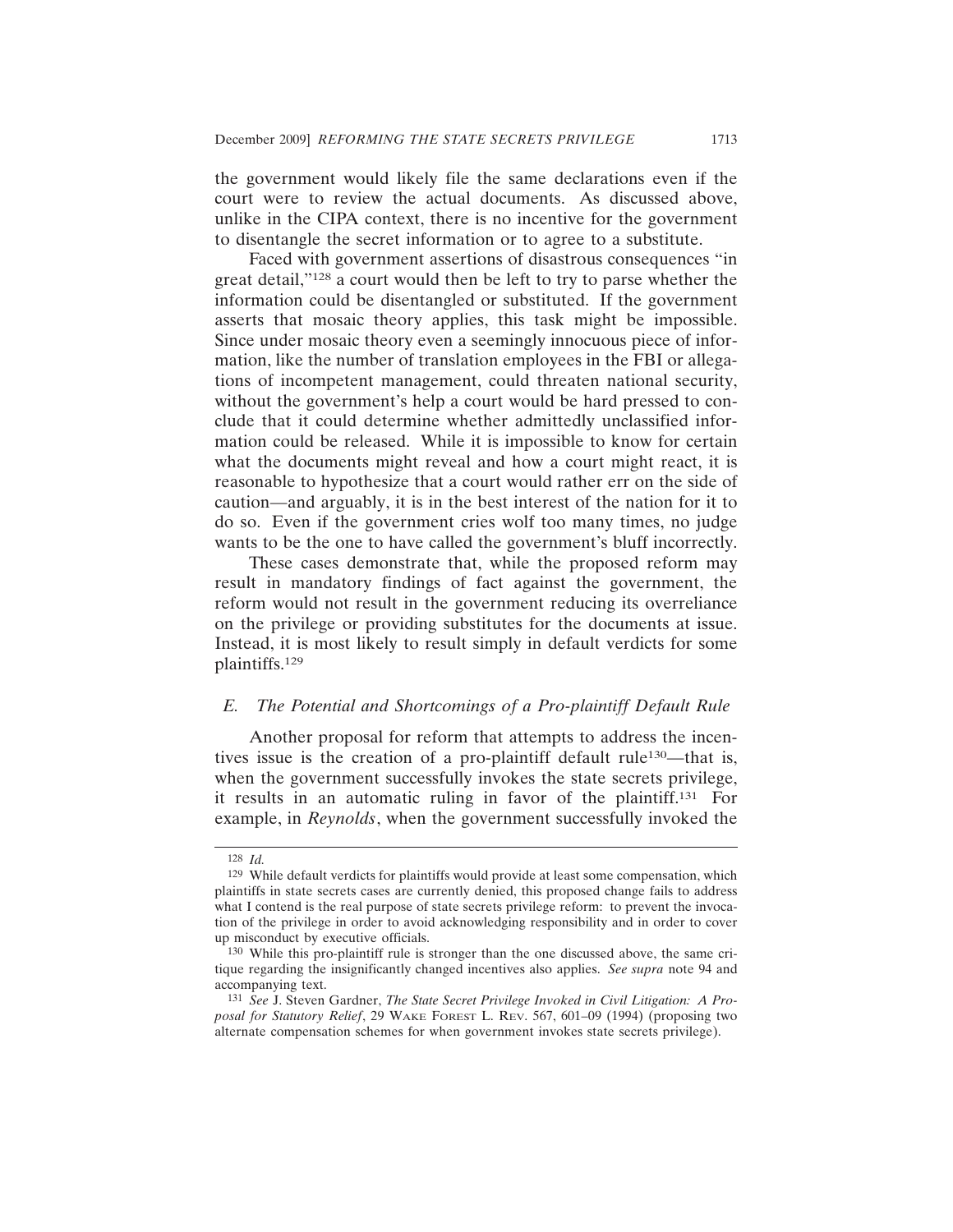state secrets privilege for the crash report, thereby blocking the plaintiff's ability to investigate the reasons for the crash, the court would then rule in favor of the plaintiff, finding negligence as a matter of law rather than fact.132

The theory behind this default rule is that like the incentive to prosecute, it creates an incentive for the government to reveal the information. When one considers the actual incentives behind asserting the privilege, however, this default rule does not substantially change the outcomes.

For the purposes of exploring these incentives, assume the worstcase scenario for the government: The government always loses the case when it successfully asserts the state secrets privilege, resulting in a full payment to the plaintiff. The incentives are somewhat changed in this scenario. The government must weigh the potential harm to national security and the potential embarrassment from revealing the state secret against the definite payout when invoking the state secrets privilege. If the potential harm and embarrassment outweigh the cost of paying the plaintiff's claimed damages, the government should not reveal the information.

Additionally, if we assume the worst about government abuse that there is no real threat to national security (as in the case of *Reynolds* and as many scholars fear is often the case)—then the government only weighs the cost of the payout against the potential embarrassment.

Whenever the potential for embarrassing the government by revealing the information outweighs the one-time payout for invoking the privilege, the government should still logically refuse to reveal the information. Even if the government has to pay the plaintiff damages, it still has protected itself from embarrassment, a powerful incentive when the person with the most to lose (the head of the department that would be embarrassed) is making the decision whether to reveal the information and does not bear the monetary cost herself.

To counterbalance these incentives, a pro-plaintiff default rule might use an increased punishment, like treble damages, to further incentivize the government against unnecessary invocation of the privilege. But increased monetary damages only change the degree of incentive weighing against government abuse—not the type. As outlined below, monetary penalties may have little effect on government actors.

<sup>132</sup> The original *Reynolds* district court ruled in favor of the plaintiff for exactly this reason when the government refused to submit the document for *in camera* review, but it was later reversed by the Supreme Court. United States v. Reynolds, 345 U.S. 1, 5, 12 (1953).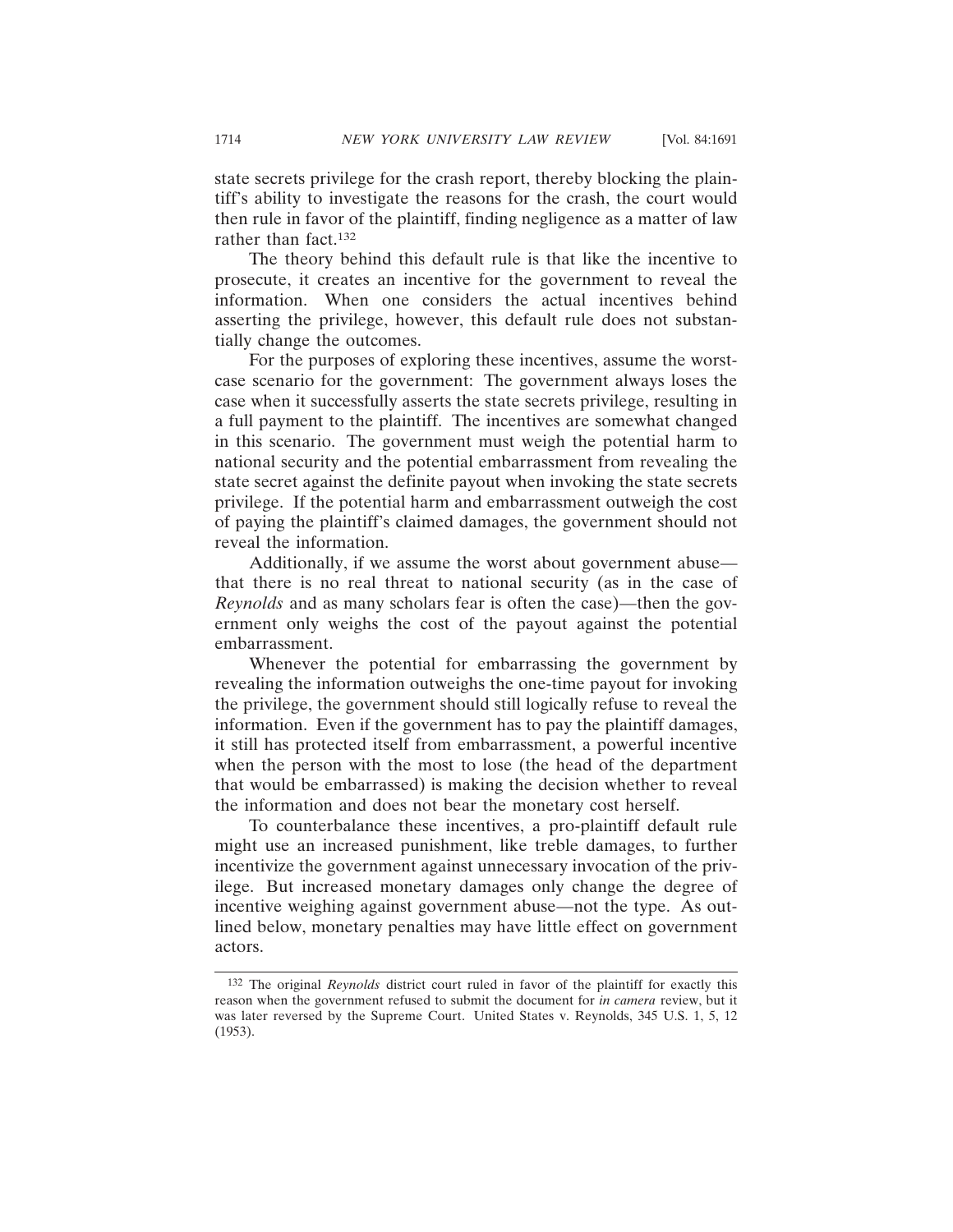The concept of monetary penalties as a countervailing weight relies on several assumptions. First is the idea that avoidance of embarrassment is quantifiable.<sup>133</sup> Second, and perhaps more important, this model assumes that the actor trying to avoid embarrassment will be rational. Embarrassment is not an emotion that generally lends itself to rational action.134

But even if the government, in avoiding embarrassment, was a rational decisionmaker, the question of who pays is also a major factor. This model assumes that the decisionmaker who is avoiding embarrassment pays the cost of that embarrassment. But in reality, the taxpayers foot the bill for avoiding embarrassment rather than the executive branch or the individual department head. A rational decisionmaker may be willing to allow another individual to pay far more to cover up his personal embarrassment than he himself would be willing to pay. And even if there are political ramifications for spending money to avoid embarrassment—that is, even if a high payout draws criticism from taxpayers—the punitive damages might have to be extraordinarily high in order to create this incentive, given that multimillion-dollar spending is not unusual for the federal government.

In addition to the above concerns, a pro-plaintiff default rule could create perverse incentives for plaintiffs. CIPA was passed in part because of concerns about greymail—that is, that criminal defendants would stymie government prosecutions by threatening to reveal classified information at trial.135 A plaintiff who believes that her claim may implicate a genuine state secret would realize that the government may be willing to pay large sums to protect that secret. The plaintiff would now be motivated not only by recovering her own damages but also by the hefty punitive damages, less her cost of litigation. These incentives may also encourage plaintiffs whose cases do not necessarily implicate state secrets to try to broaden their claims, since successfully forcing the government to invoke the state secrets privilege would work in the plaintiff's favor, providing the plaintiff with punitive damages she would not otherwise be entitled to and also potentially reducing litigation costs since such a case may never reach the trial phase.136

<sup>133</sup> It is arguable, however, that blackmail is an example of the quantification of embarassment.

<sup>134</sup> Consider the idea that exorbitant sums are demanded and paid as a result of blackmail as a demonstration of the irrationality of the actor being blackmailed.

<sup>135</sup> DYCUS ET AL., *supra* note 62, at 529–30.

<sup>136</sup> Perhaps a solution to the problem of creating inappropriate incentives for plaintiffs would be to include punitive damages that create negative incentives for the government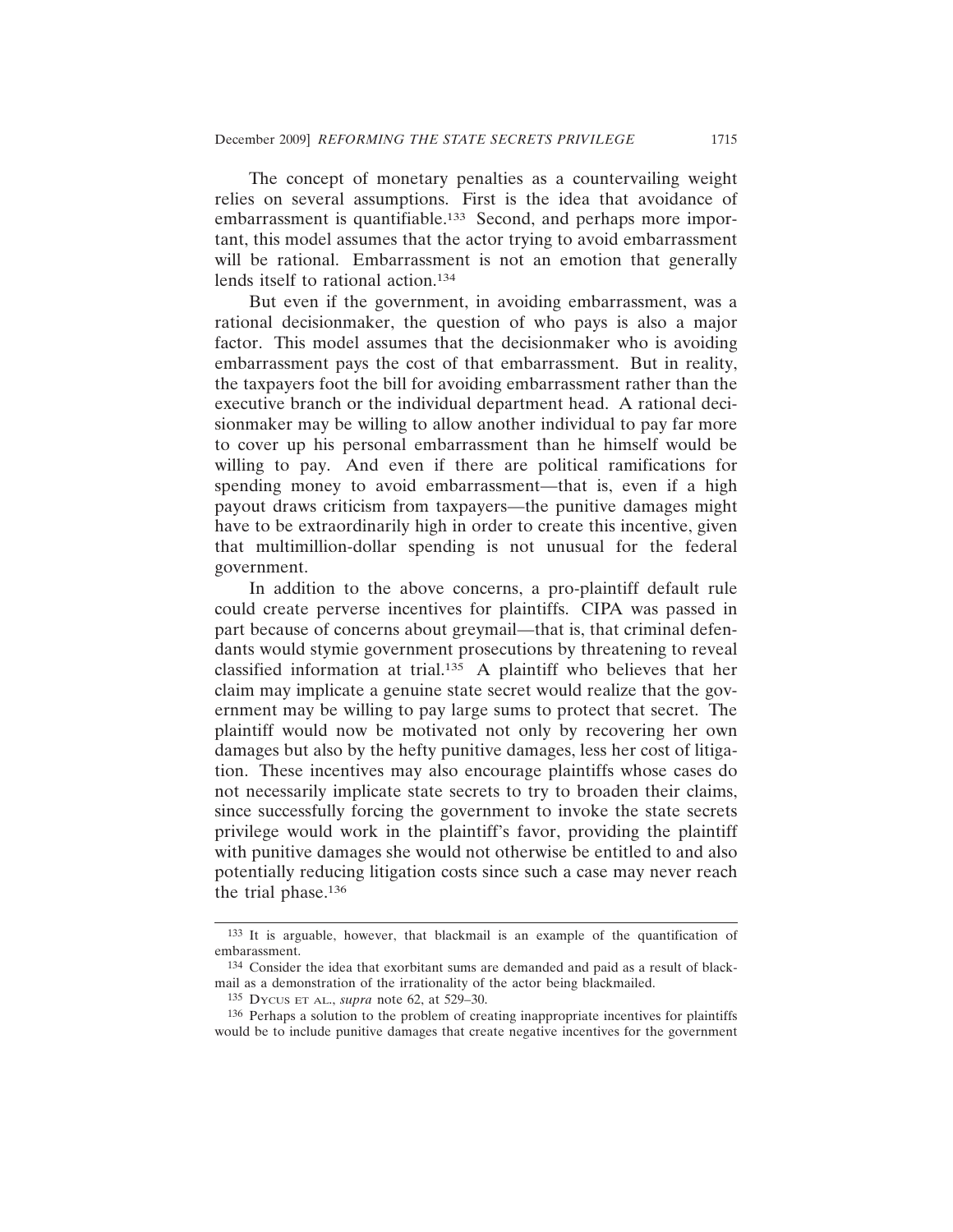In sum, a pro-plaintiff default rule is unlikely to prevent the government from invoking the state secrets privilege to avoid embarrassment, even when there is no genuine threat to national security. Although such a rule would provide plaintiffs with some relief by compensating them for their injuries, it would fail to vindicate their claims or satisfy their desire to know the truth. Further, a pro-plaintiff default rule that includes punitive damages may prevent the government from invoking the state secrets privilege in some cases when it would have otherwise done so, but it is unclear how effective this incentive would be or how large a punishment would have to be in order to create the necessary deterrent against overreliance on the privilege.

#### III

# POTENTIAL ADMINISTRATIVE AND PROCEDURAL REMEDIES

The above analysis shows that while substantive judicial review of documents that could allegedly damage national security if released might resolve some cases, there are a large number of cases where judicial review will not help. In cases where judicial review may not reduce the government's incentives to abuse the state secrets privilege, other remedies internal to the executive branch may be more successful.<sup>137</sup>

In the sixty years since *Reynolds*, the administrative state has grown significantly in the United States. With that growth has come the development of effective, internal administrative checks using

but not to award those damages to the plaintiff. Instead, these punitive damages would go to a third party, such as a charity. However, this still assumes that some amount of money paid by taxpayers would outweigh potential government embarrassment.

<sup>137</sup> Between the acceptance and publication of this Note, the Obama administration announced internal executive branch reforms for the use of the state secrets privilege. These measures include several of the reforms proposed in this Note, such as Attorney General approval and reporting to Congress, and other reforms consistent with those proposed here, such as the use of a review board to approve the use of the privilege. *See* note 1, *supra*. Although some of these reforms mirror proposals in this Note, the Obama administration has not outlined the underlying justifications for the reforms—specifically, why internal executive branch reforms are preferable to adopting the congressional proposal of increased judicial oversight. This Part argues that executive branch reforms are necessary for effective oversight of the privilege. The Obama administration's reforms, while perhaps only a starting place, *see* note 1, *supra*, are a welcome change, and, as this Note argues, they are more likely to be an effective step toward cabining abuse of the privilege than judicial review alone.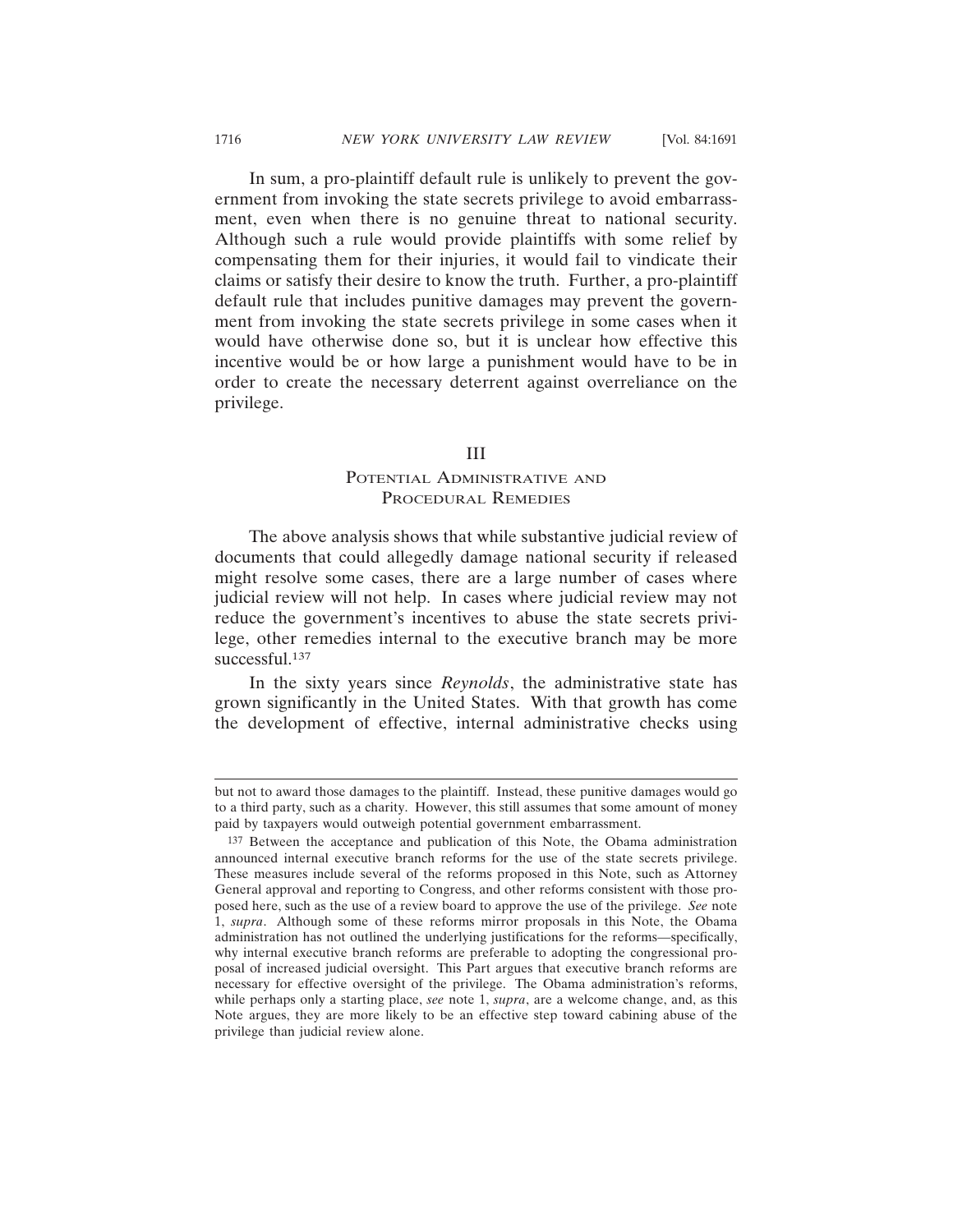"structural separation and supervision within an agency"138 in addition to judicial review.

This Part applies the administrative law approach of creating internal checks to the state secrets privilege. It proposes executive branch reforms that may reduce abuse of the state secrets privilege by increasing incentives for executive officials to self-police. Self-policing is not a method of avoiding external oversight. Instead, it is a mechanism that capitalizes upon the executive branch's expertise in national security while creating disincentives for using the privilege in two ways: It makes invocation of the privilege more difficult administratively, and it creates burdensome consequences for its successful invocation. There is evidence that internal self-policing has been successful in other areas of national security law. Additionally, basic accountability mechanisms used in other areas of national security law are notably absent from the administration of the state secrets privilege, including reporting mechanisms and inspectors general.

Section A begins by exploring how these mechanisms have worked in other areas of national security law and then discusses how one may apply them in the context of the state secrets privilege. It then discusses how to cabin mosaic theory. Drawing on notice-andcomment procedures from the administrative law paradigm, it proposes a similar mechanism for determining the circumstances under which the government may invoke the state secrets privilege. This reform may help restrict the privilege while garnering public support for the scope of information that the privilege should cover.

Section B explores additional judicial mechanisms beyond substantive judicial review that may more appropriately address problems with the privilege and its stymieing effect on civil litigation.

#### *A. Administrative Reform for State Secrets*

#### *1. Creating Incentives To Self-Police*

Instead of creating a system based on the CIPA, a better approach to state secrets regulation may be a self-contained, heavily administrative paradigm like the one that governs FISA.139 When the government seeks a warrant under FISA, the government's incentives are one-sided, and there is no adversarial process to provide an advocate to counter the government's assertions of harm to national security. FISA, however, more effectively constrains the government

<sup>138</sup> Rachel E. Barkow, *Institutional Design and the Policing of Prosecutors: Lessons from Administrative Law*, 61 STAN. L. REV. 869, 887 (2009) (describing how internal checks prevent abuse by diffusing agency power among individuals).

<sup>139</sup> *See* Foreign Intelligence Surveillance Act, 50 U.S.C. §§ 1801–1871 (2006).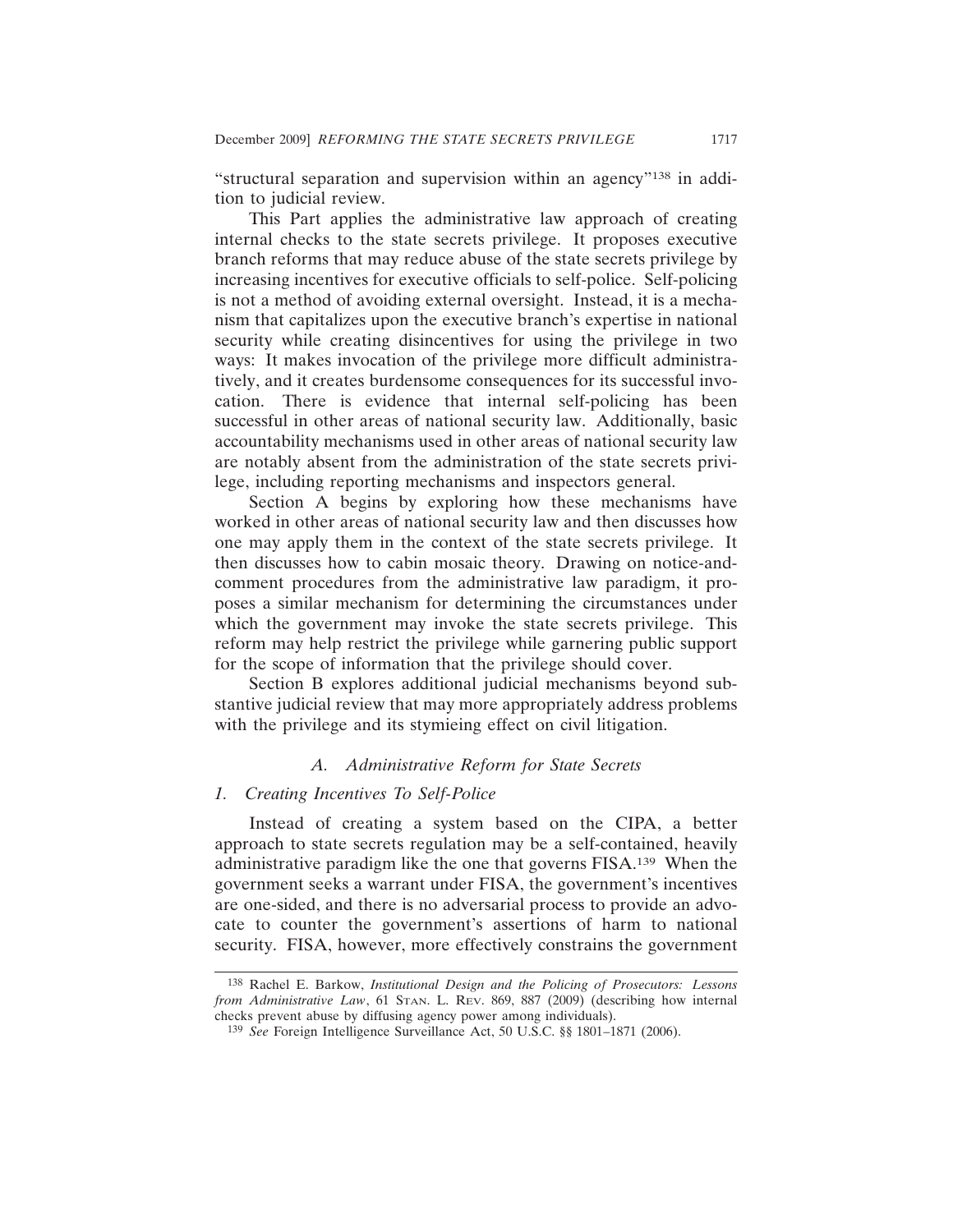than the current common law state secrets privilege by using internal mechanisms to deter abuse.140

FISA governs electronic and physical searches related to surveillance of foreign powers, broadly defined to include foreign government agents, spies, foreign terrorist organizations, and their members, among others.141 The Fourth Amendment's usual warrant process does not govern these searches; they fall instead under the executive branch's broad intelligence-gathering authority derived from its national security and war powers. Like the state secrets privilege, when this warrantless search power was first recognized it involved lopsided incentives—the government had every interest in surveilling potential enemies and had little disincentive against overreaching. Also like the state secrets privilege, this executive power was ripe for abuse, and during the Nixon administration, the government heavily abused it—not only for spying on foreign enemies but also Nixon's domestic political enemies.142 To prevent abuse, Congress passed FISA, requiring the government to apply for a special warrant to conduct foreign intelligence surveillance<sup>143</sup> and creating a special court,<sup>144</sup> composed of Article III judges, which must approve the application.

While the special court usually approves FISA warrants, the DOJ must undergo a rigorous process to apply, which includes a statement of facts, a description of procedures to minimize the collection, retention, and dissemination of information gathered ("minimization"), details on the facilities that the government will use, the information the government expects to obtain, and certification by the Attorney General.145 Furthermore, because the same officials at the DOJ appear before the same seven judges for these warrants over many years, DOJ officials have incentives to maintain credibility as repeat players. Judges who are intimately familiar with the process can easily

<sup>140</sup> It should be noted that the FISA process also has been harshly criticized, especially after recent amendments that broadened executive power and reduced judicial oversight. *See* William C. Banks, *The Death of FISA*, 91 MINN. L. REV. 1209, 1214 (2007) ("This Article is a requiem for FISA, and a plea for our government to restore the constitutional values that FISA wisely straddled—promoting national security while safeguarding civil liberties."). A full examination of these criticisms is outside the scope of this Note. Instead, this Note argues that FISA may achieve incremental reform of executive abuse.

<sup>141</sup> 50 U.S.C. § 1801(a)–(b).

<sup>142</sup> *See* S. REP. NO. 95-604, at 7–8 (1977), *as reprinted in* 1978 U.S.C.C.A.N. 3904, 3908–09 (noting that Nixon administration's use of warrantless wiretapping "exceeded [that of] previous administrations" but was "by no means atypical" among previous administrations).

<sup>143</sup> 50 U.S.C. § 1802(b).

<sup>144</sup> *Id.* § 1803.

<sup>145</sup> *Id.* § 1804.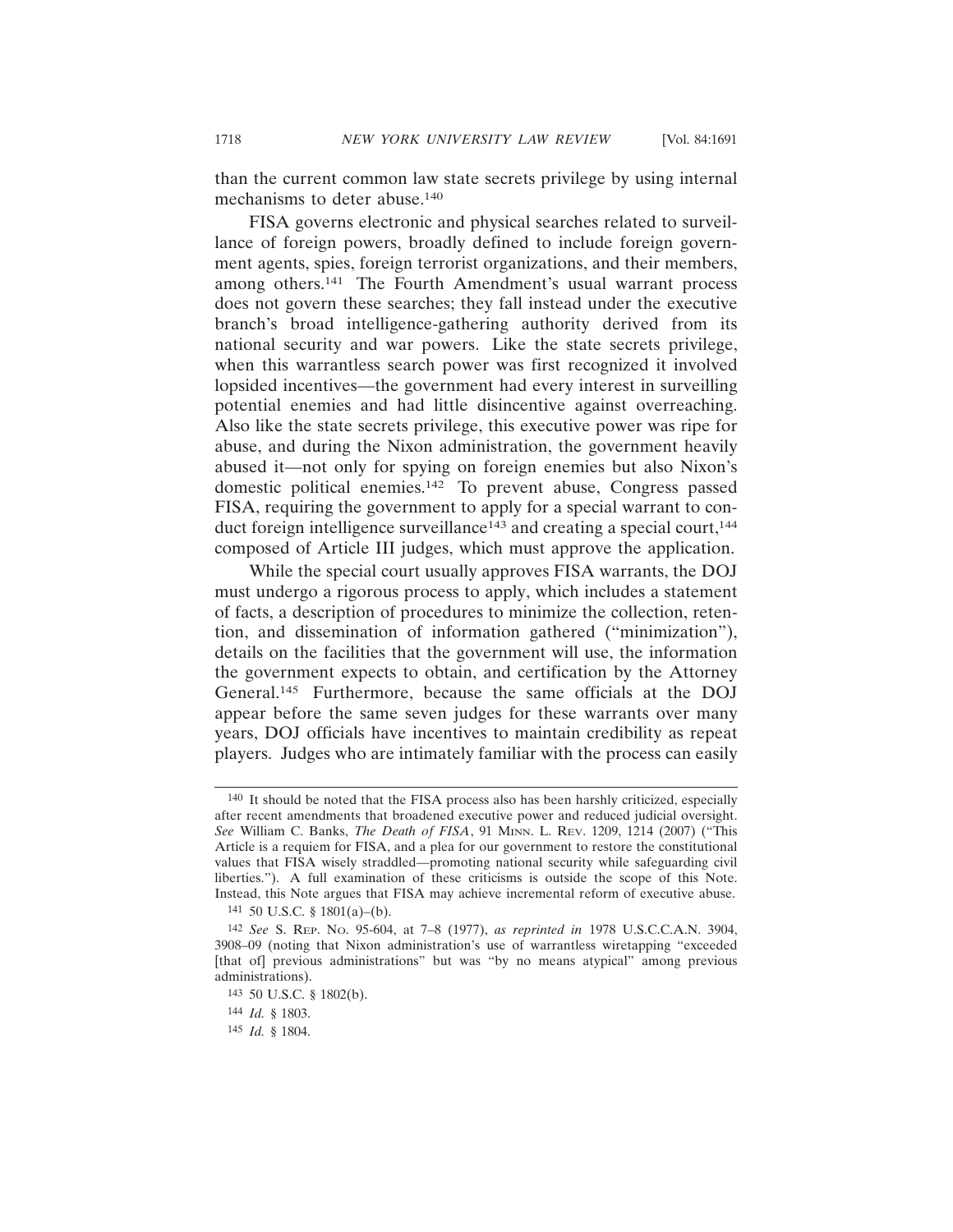identify a series of abuses, and individual attorneys associated with the abuses could suffer increased scrutiny or complete loss of credibility.

Furthermore, individual civil servants within the DOJ have every incentive not to rely on skimpy evidence or otherwise abuse the FISA process because they must seek the Attorney General's sign-off every time they apply for FISA warrants. Their credibility within the institution, and perhaps even their job security, depends on not abusing the Attorney General's credibility by seeking her clearance on applications that overreach or are outright false.

Although self-policing within the executive branch seems counterintuitive, there is evidence that it does reduce abuse. In a recent public dispute between the New York Police Department (NYPD) and the DOJ, the NYPD Chief argued that the DOJ was not aggressive enough with its applications for FISA warrants. In at least two cases, the DOJ refused to apply for FISA warrants for the NYPD because the DOJ did not believe the probable cause standard had been met.146 Attorney General Michael Mukasey replied that the DOJ was properly applying the standard and that it would not push beyond the limits of the law because of its "intensely practical desire to preserve our credibility before the court."147

Relative to obtaining a FISA warrant, the government can invoke the state secrets privilege much more easily. The only requirements are for the head of the department involved to personally consider the matter and invoke the privilege.<sup>148</sup> The Supreme Court created this process many years before Congress and the President instituted reforms within the intelligence agencies to prevent abuse and to protect civil rights.149 Additionally, the same judges who are experienced in dealing with information that implicates national security do not routinely review the state secrets privilege. This lack of repeat appearances results in the government having less concern about credibility before the judge and having more ability to intimidate an

<sup>146</sup> Letter from Raymond W. Kelly, Police Comm'r of the City of N.Y., to Michael B. Mukasey, Att'y Gen. of the U.S. (Oct. 27, 2008), *available at* http://online.wsj.com/public/ resources/documents/Mukasey111908.pdf.

<sup>147</sup> Letter from Michael B. Mukasey, Att'y Gen. of the U.S., to Raymond W. Kelly, Police Comm'r of the City of N.Y. (Oct. 27, 2008), *available at* http://online.wsj.com/public/ resources/documents/WSJ\_200811202Kelly.pdf.

<sup>148</sup> *See supra* text accompanying notes 18–19.

<sup>149</sup> The *Reynolds* opinion was issued in 1953, while two major congressional acts regulating national security were enacted decades later. *See* Classified Information Procedures Act, Pub. L. No. 96-456, 94 Stat. 2025 (1980) (codified at 18 U.S.C. app. §§ 1–16 (2006)); Foreign Intelligence Surveillance Act, Pub. L. No. 95-511, 92 Stat. 1783 (1978) (codified at 50 U.S.C. §§ 1801–1871 (2006)). Additionally, Executive Order 12,333, the primary regulation of intelligence agencies by presidential order, was issued in 1981. Exec. Order No. 12,333, 3 C.F.R. 200 (1982), *reprinted in* 50 U.S.C. § 401 (2006).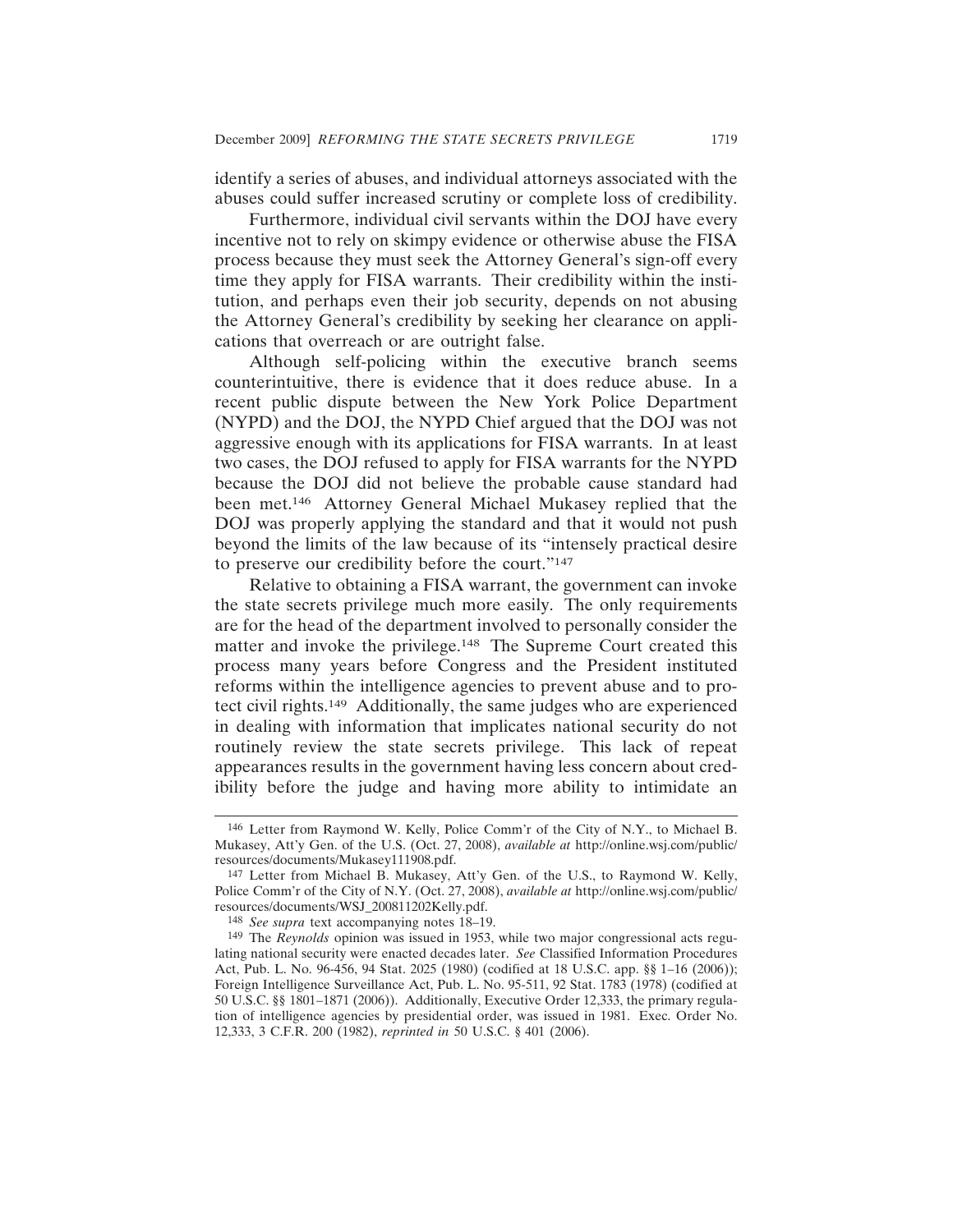Article III judge with exaggerated (or false) claims of dire harm to national security.

The important internal incentive to maintain credibility within the DOJ and with a court that regularly oversees the FISA process, combined with the external pressures of an independent judiciary that is knowledgeable in the subject area and well-versed in FISA procedures, arguably creates an incentive to be more conservative when claiming the need for a FISA warrant.150 If such incentives could be replicated for the state secrets privilege, they may serve to reduce the number of cases where the government has the incentive to abuse the privilege.

But in the context of the state secrets privilege, the incentives to abuse the privilege are not balanced against the fear of losing credibility in front of the court that must approve all invocations of the privilege. Credibility is a strong countervailing weight, in part because of its long-lasting effect. If the reviewing judges believe that the government is lying, or if the government refuses to cooperate with the process, the punishment will last longer than a single cash payout of punitive damages.

Although it may be impossible to litigate all state secrets cases in one specialized court as in the FISA context, two internal incentives may reduce significantly the temptation to overreach: (1) the incentive of individual attorneys to maintain credibility within the institution; and (2) the strong incentive the Attorney General faces to ensure that the privilege is not being invoked abusively, since she will ultimately be responsible for all invocations of the privilege if a certification process is instituted.

### *2. Inspectors General and Accounting Mechanisms*

Notably absent from state secrets privilege doctrine is a role for an inspector general and an accounting mechanism under which the government would have to report the number of times and the context in which it has invoked the privilege. The President could easily create this requirement, and it constitutes the most basic of internal oversight mechanisms.

Most executive agencies have an inspector general who investigates claims of abuse.151 Inspectors general have been successful at

<sup>150</sup> This Note assumes a judiciary that has some ability to conduct judicial review and deny warrants. It is unclear whether the recent changes to the FISA process under the 2008 revisions have effectively removed any judicial review, and if so, what long term effects that change will have on incentives.

<sup>151</sup> *See* Inspector General Act of 1978, 5 U.S.C. app. at 466–98 (2006) (establishing inspectors general for most executive agencies and outlining their authority).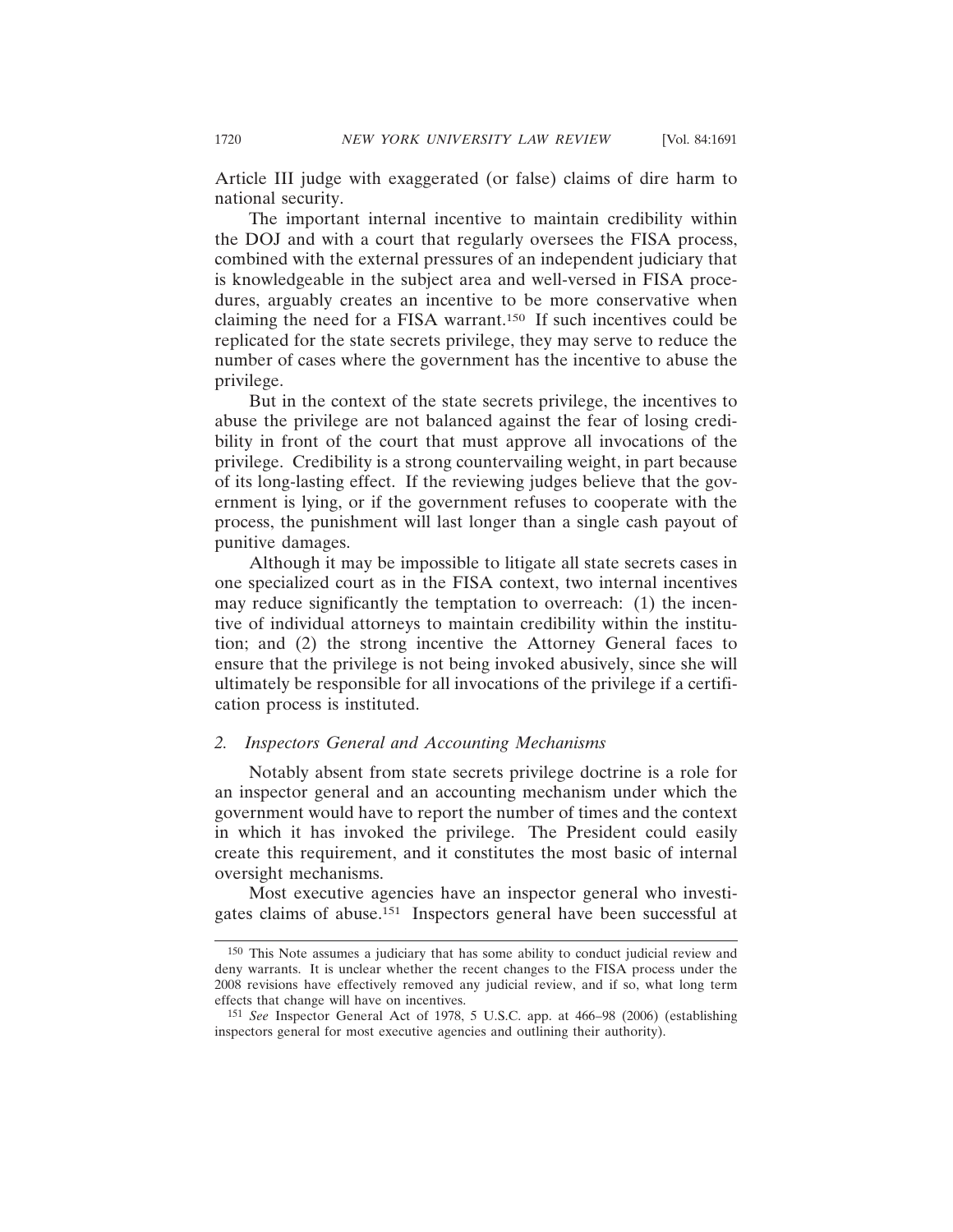rooting out abuses within agencies. For example, in 2008 the FBI's Inspector General reported that it had uncovered thousands of abuses of NSLs.152

An inspector general should be required to conduct internal oversight of the state secrets privilege. Because the executive branch is responsible for national security matters, it may have the most competence to determine whether there have been abuses and whether the rules are adequate. An independent inspector general would be in a better position than the judiciary to investigate whether the privilege is being abused: She would have access to all of the information across all jurisdictions and understand the context in which claims of privilege arise. Her objection to the use of the privilege would also not result in governmental cries of judicial incompetence.

Accountability to Congress for the use of the state secrets privilege should also be required, because this is a standard method of creating checks on executive branch functions that are ripe for abuse. For example, the DOJ is required to keep track of the number of times it applies for FISA warrants<sup>153</sup> or uses NSLs.<sup>154</sup> This type of accounting makes it easier to quantify the use of the NSLs, and the frequency of use can alert inspectors general to abuses. Keeping internal records makes congressional oversight more effective by allowing Congress to determine easily whether the privilege is being used excessively and which cases merit investigation for abuse. Using the NSL and FISA accounting mechanisms as models, executive departments should be required to keep detailed reports of the number of times the privilege is invoked, the types of cases in which it was applied, and the internal procedures followed to determine that the privilege applied.

#### *3. Public Rules, Secret Facts*

A serious concern about invoking the state secrets privilege is that there are no real internal rules for when it should be applied. This lack of consistent standards causes two major sets of problems for the government. First, the absence of official standards makes it easier for individual agencies to adopt more lax standards and thus abuse the privilege. Second, it creates a public perception that the

<sup>152</sup> Dan Eggen, *FBI Chief Confirms Misuse of Subpoenas*, WASH. POST, Mar. 6, 2008, at A02, *available at* http://www.washingtonpost.com/wp-dyn/content/article/2008/03/05/ AR2008030500463.html.

<sup>153</sup> Foreign Intelligence Surveillance Act, 50 U.S.C. §§ 1807, 1862 (2006).

<sup>154</sup> USA PATRIOT Improvement and Reauthorization Act of 2005, Pub. L. No. 109- 177, § 118(c), 120 Stat. 192, 218 (2006).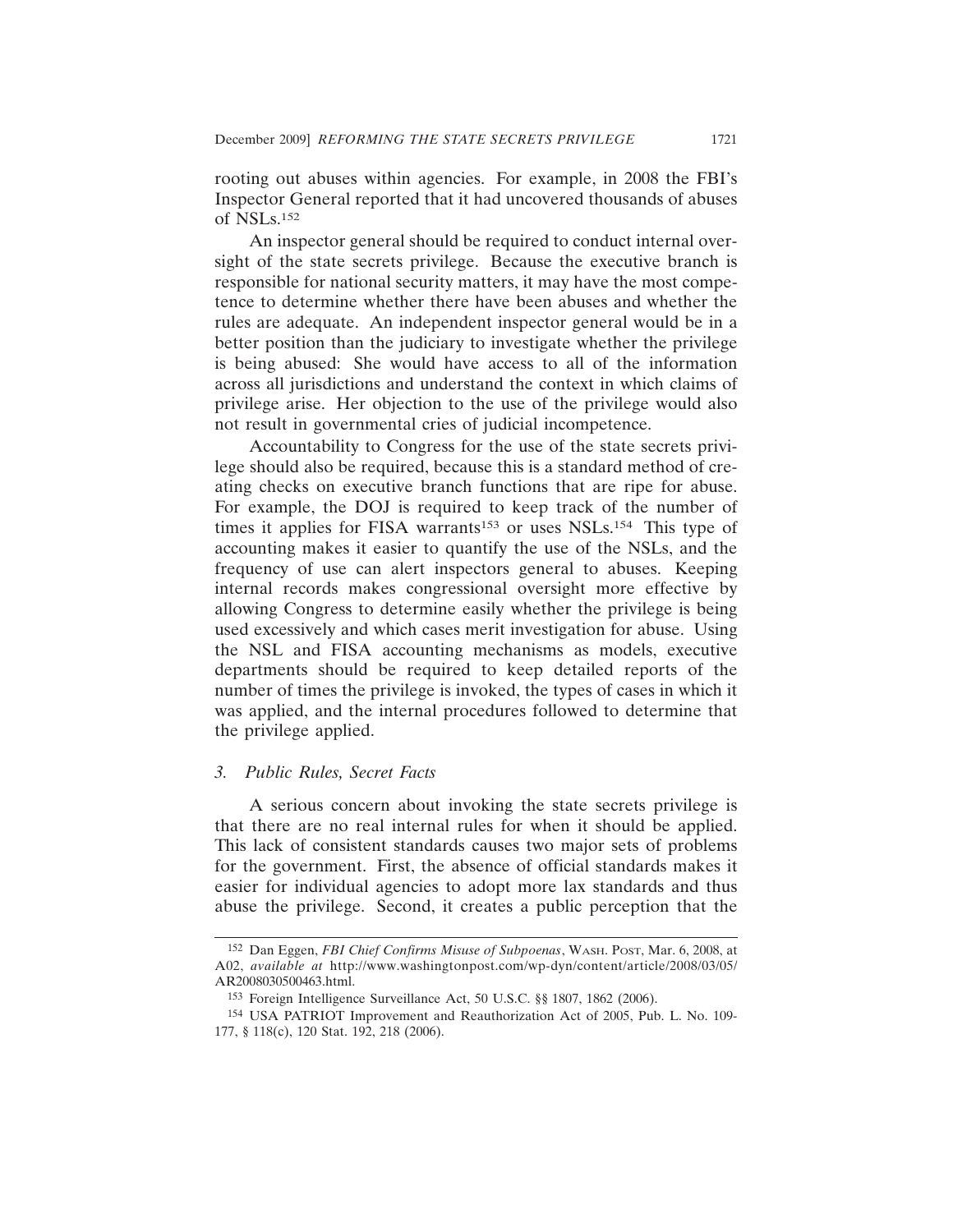standards are applied differently by different administrations, leading to speculation that a single administration is abusing its power.155

Adopting an administrative law approach to state secrets may provide the opportunity for public discussion of the rules governing the privilege. Like FISA, the rules for invoking the privilege could be public, while the facts of each individual case remain secret.156 This way, experts, individuals, and lawmakers can weigh in on what should constitute a proper process for invoking the privilege and what weight should be given to countervailing considerations. The rules could require that the official seeking to invoke the privilege represent to the judge what specific harms revelation of the state secret could cause and provide internal certification by an additional executive official outside of the department invoking the privilege that the revelation would result in those harms. It could also set minimum standards for what type of information would qualify for mosaic theory protection: For example, if the government decides to assert a mosaic theory claim, it may have to prove to the judge that the information is not easily accessible to the public (if it is not classified) and provide detailed assertions as to what information that piece of the mosaic could be combined with to harm national security.157 These types of standards would make it more difficult to claim mosaic theory broadly without proving what the mosaic actually is and how likely it is that foreign agents already know—or could easily acquire—the specific piece of information the government seeks to protect.

While the rules for invoking the state secrets privilege should be resolved publicly, they should include at least one mandatory rule: certification of the privilege by the Attorney General. It is counter to current national security procedures that a CIA Director could invoke the state secrets privilege to quash a claim of constitutional violations without the Attorney General's personal consideration. As the executive branch's top law enforcement official, the Attorney General herself should be required to consider the consequences of invoking the privilege. Since the Attorney General is already well-versed in bal-

<sup>155</sup> *See, e.g.*, Nicole Hallett, *Protecting National Security or Covering Up Malfeasance: The Modern State Secrets Privilege and Its Alternatives*, 117 YALE L.J. POCKET PART 82, 85 (2007), http://thepocketpart.org/2007/10/01/hallett.html ("The Bush Administration has perfected the art of invoking the state secrets privilege and now invokes it as a matter of course in most post-9/11 civil liberties cases.").

<sup>156</sup> I suggest that there be a notice-and-comment type process for drawing the parameters of the state secrets privilege, whereas Congress mandated the regulations governing electronic surveillance in FISA.

<sup>157</sup> This information would be provided *ex parte* and *in camera* to a district court judge.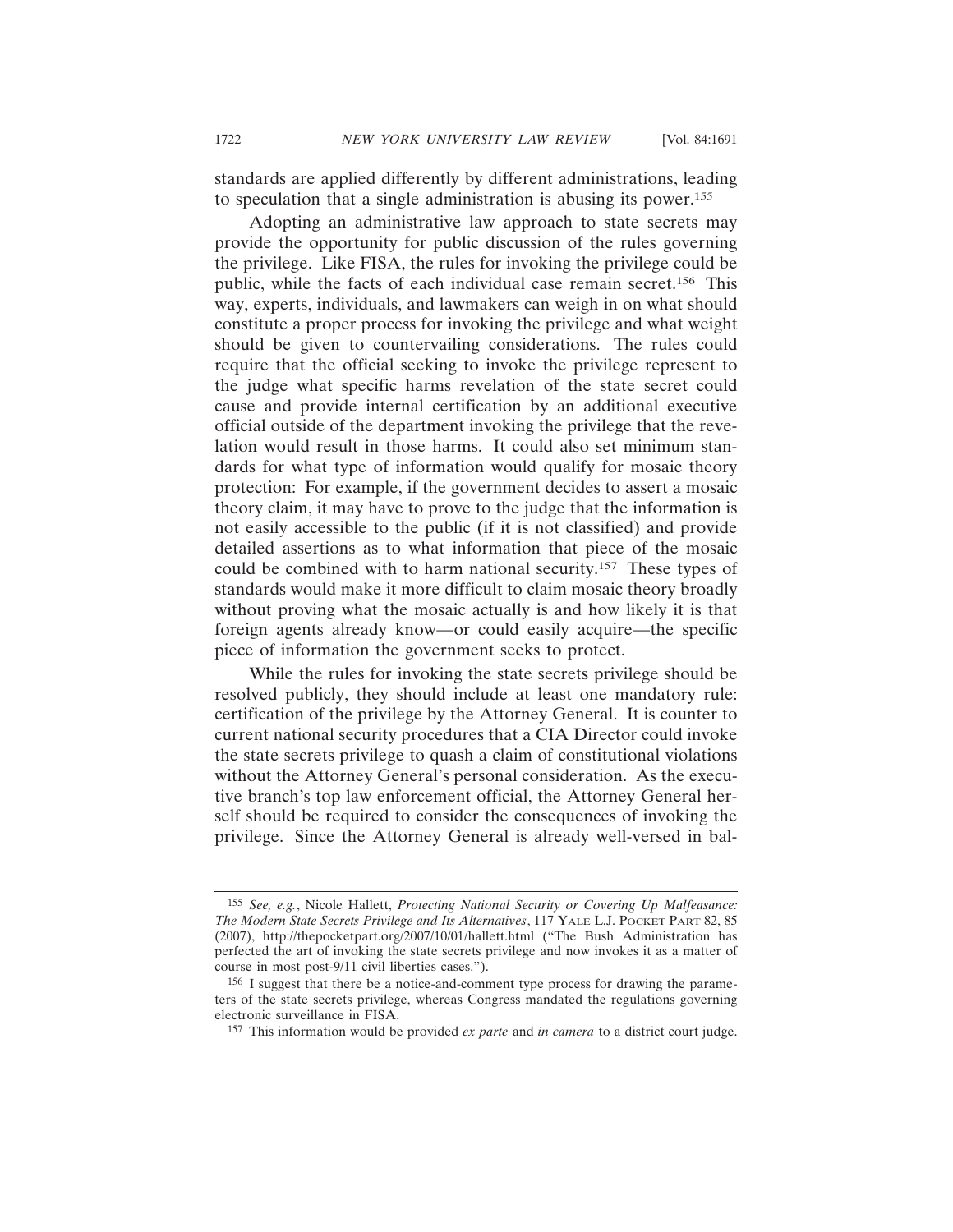ancing protection of civil rights with national security concerns,158 and because she is routinely involved in national security measures, she may be the best executive official to assess whether invocation of the privilege is appropriate.

### *B. Judicial Procedural Checks on the Privilege*

There is a role for judges beyond substantive judicial review. Simply because a court cannot adjudicate a case at the time does not mean that it should never adjudicate it. When judges dismiss cases based solely on state secrets, they should do so without prejudice and stay the statute of limitations.159

The reasoning that a court can never adjudicate a case because of the state secrets privilege is contrary to the conventional understanding of classification. When a document is classified, the default assumption is that it will eventually be declassified.160 A government official must reassert the classification for it to continue. While documents are generally classified for longer than their original classification stipulates, judges should not ignore the fact that even executive officials understand that most secrets are not secrets forever. Keeping this in mind, when judges must dismiss cases because of the state secrets privilege, they should do so without prejudice.

Judges should also toll the statute of limitations on any case that the state secrets privilege has barred and for which the government is a defendant. Statutes of limitations were designed to give reprieve to potential defendants so that the prospect of litigation cannot haunt them indefinitely.161 In the case of the state secrets privilege, however, it is the defendant itself that has prevented the timely resolution of the case, and the public policy considerations for a statute of limitations do not apply.

<sup>158</sup> *See supra* note 63 and accompanying text. Whether the Attorney General adequately performs this task is beyond the scope of this Note.

<sup>159</sup> This type of tolling has been proposed before. Rita Glasionov, Note, *In Furtherance of Transparency and Litigants' Rights: Reforming the State Secrets Privilege*, 77 GEO. WASH. L. REV. 458, 481–83 (2009) (arguing for equitable tolling of claims). This Note provides the first analysis, however, of why equitable tolling is justified based on the nature of classified information.

<sup>160</sup> Exec. Order No. 12,958, 3 C.F.R. 333, 337 (1995) (limiting term of classification to ten or twenty-five years).

<sup>161</sup> *See* R.R. Telegraphers v. Ry. Express Agency, 321 U.S. 342, 349 (1944) ("The theory is that even if one has a just claim it is unjust not to put the adversary on notice to defend within the period of limitation and that the right to be free of stale claims in time comes to prevail over the right to prosecute them.").